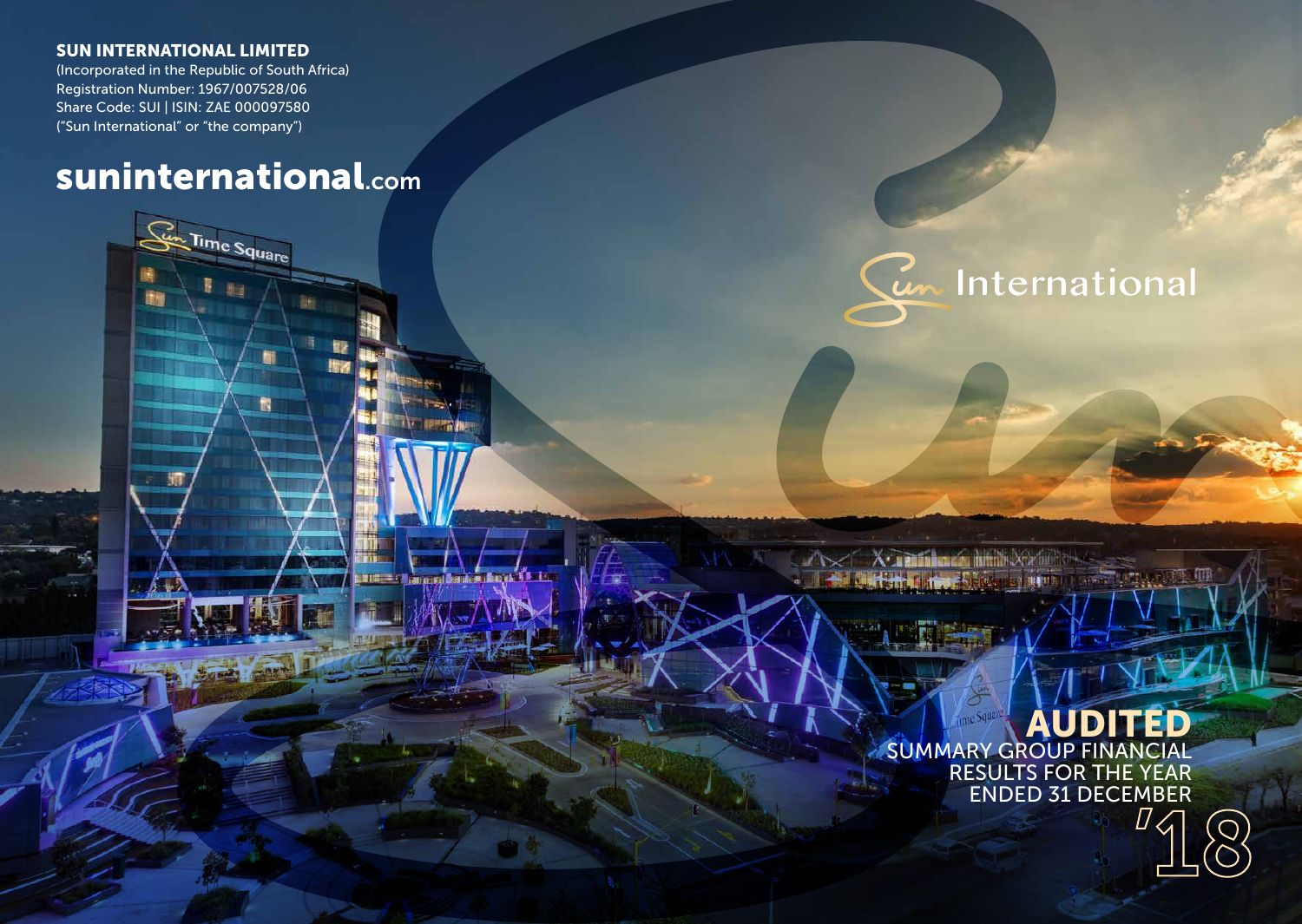## **INTRODUCTION**

Trading in South Africa remained subdued with continued downward pressure on the consumer due to the economic environment, the one percent VAT increase and a weakening rand. With the shift in strategy to focus on operating as efficiently and optimally as possible and despite the increase in VAT, which cost the group R44 million before tax, comparable adjusted EBITDA was down 1% and revenue was up 1% compared to the prior year. In Chile, trading improved in the second half of the year from a disappointing first half to achieve good growth in revenue and adjusted EBITDA.

We addressed the high debt levels in the South African business through a R1.6 billion equity raise in June 2018 and strong cash flow generated from operations. As a result, our South African debt reduced from R11.4 billion at 31 December 2017 to R9.2 billion at 31 December 2018 and our debt:adjusted EBITDA ratio reduced from 3.7 to 3.0. We will continue to focus on reducing debt with a target debt:adjusted EBITDA ratio of below 2.5 times.

In Latam, we concluded the acquisition of an additional 10% interest in Sun Dreams during May 2018 at a purchase price of R832 million, increasing our interest to approximately 65%. We further concluded the acquisitions of Thunderbird Resorts in Peru for R317 million (US\$26 million) in April 2018 and the Park Hyatt Hotel, Casino & Spa in Mendoza, Argentina for R333 million (US\$25 million) in July 2018. Both these acquisitions were concluded at attractive valuations and will contribute positively to the group's performance. Disappointingly, we only secured one of the five municipal licences, which we bid for in Chile. While our bids all met the minimum bid criteria, we lost to a competitor whose economic offer (additional tax) was substantially above ours, and at levels which would not generate satisfactory returns for us.

We continue to deal with loss-making entities and in this regard have commenced with the restructure of the Boardwalk and Carousel operations. Time Square achieved pleasing growth, with casino income up 19% in the second half of the year. With the opening of the Maslow hotel in April 2018, Time Square is now fully operational and we anticipate that it will continue to gain further market share and achieve strong growth in revenue and adjusted EBITDA.

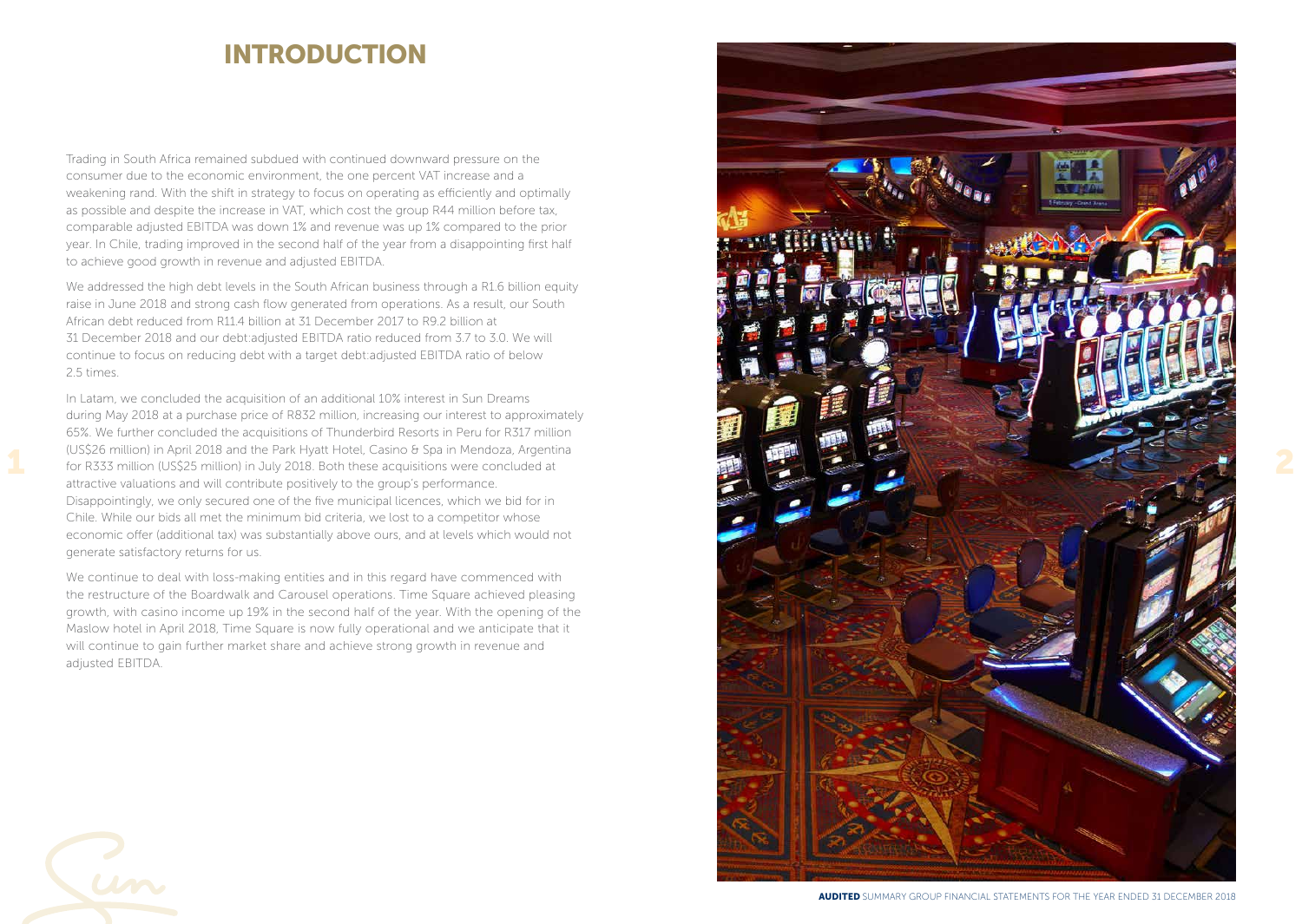### FINANCIAL OVERVIEW FOR THE YEAR ENDED 31 DECEMBER 2018

The management statement of comprehensive income below includes adjusted headline earnings adjustment

| R million                             | 2018    | $\%$           | 2017*   |
|---------------------------------------|---------|----------------|---------|
| Income                                | 16 4 20 | 7              | 15 351  |
| <b>Adjusted EBITDA</b>                | 4357    | 5              | 4 1 4 3 |
| Adjusted operating profit             | 2816    | $\overline{4}$ | 2698    |
| Foreign exchange profit               | (8)     | 90             | (81)    |
| Net interest                          | (1176)  | 14             | (1033)  |
| Profit before tax                     | 1632    | 3              | 1584    |
| Tax                                   | (665)   | 12             | (595)   |
| Profit after tax                      | 967     | (2)            | 989     |
| Minorities                            | (503)   |                | (506)   |
| Attributable profit                   | 464     | (4)            | 483     |
| Share of associates                   | 8       | >100           | 2       |
| Continuing adjusted headline earnings | 472     | (3)            | 485     |
| Discontinued operations               | (107)   | 41             | (181)   |
| Adjusted headline earnings            | 365     | 20             | 304     |

*\* The prior year comparative financial information was restated to reflect the discontinued operations of Panama and Colombia, as required by IFRS 5: Non-Current Assets Held for Sale and Discontinued Operations.*

For the year under review, group income increased by 7% to R16.4 billion. South African comparable income (excluding Time Square, management companies, Fish River, Carousel and Morula) was up 1% compared to the prior year. In Latam, income increased by 6% on a comparative basis with Monticello income up by 14%. As a result of a decision taken to exit the Sun Nao Casino in Colombia and Ocean Sun Casino in Panama, these operations were accounted for as discontinued for the year.

Group adjusted EBITDA increased by 5% to R4.4 billion and, on a comparable basis, increased with 2% to R3.8 billion. The increase in the VAT rate from 14% to 15% negatively impacted adjusted EBITDA by approximately R44 million.

Interest charges were 14% higher due to the completion of the Time Square Maslow hotel (opened April 2018) and the arena (opened November 2017) where interest is no longer capitalised, as well as the acquisition of the 20% shareholding in Sun Dreams and the Latam acquisitions. Partly offsetting the higher interest charges was the interest saved on the debt which was repaid through the proceeds of the R1.6 billion rights offer.

Due to the group's attributable share of the losses from Time Square increasing from R254 million in the prior year to R310 million, continuing adjusted headline earnings operations decreased from R485 million to R472 million, 3% below the prior year. Adjusted headline earnings per share was up 4% to 316 cents per share.

Due to the continued under performance of Sun City, which is defined as a cash-generating unit (CGU) that falls under our South African operations, an impairment indicator was identified. A pre-tax discount rate of 13.34% and a terminal growth rate of 5.30% was used for the value-in-use calculation that resulted in an impairment of R306 million.

### HEADLINE AND ADJUSTED HEADLINE EARNINGS ADJUSTMENTS

Headline earnings adjustments include the following:

- profit on disposal of assets of R12 million;
- loss on the Colombian assets of R41 million;
- impairment charge of R306 million on Sun City; and
- net impairment of Panama assets of R31 million.

Adjusted headline earnings adjustments include the following:

- reversal of a Colombian onerous lease provision of R31 million;
- forward exchange contract losses relating to the Times Square development of R75 million;
- foreign exchange profit on inter-company loans of R44 million;
- the straightlining of the Maslow and head office building lease expense of R13 million;
- amortisation of R102 million of the Sun Dreams intangible assets raised as part of a purchase price allocation adjustment;
- an increase in the value of the Tsogo Sun put options of R27 million;
- tax on the above items of R118 million; and
- minorities' interest in the above items of R67 million.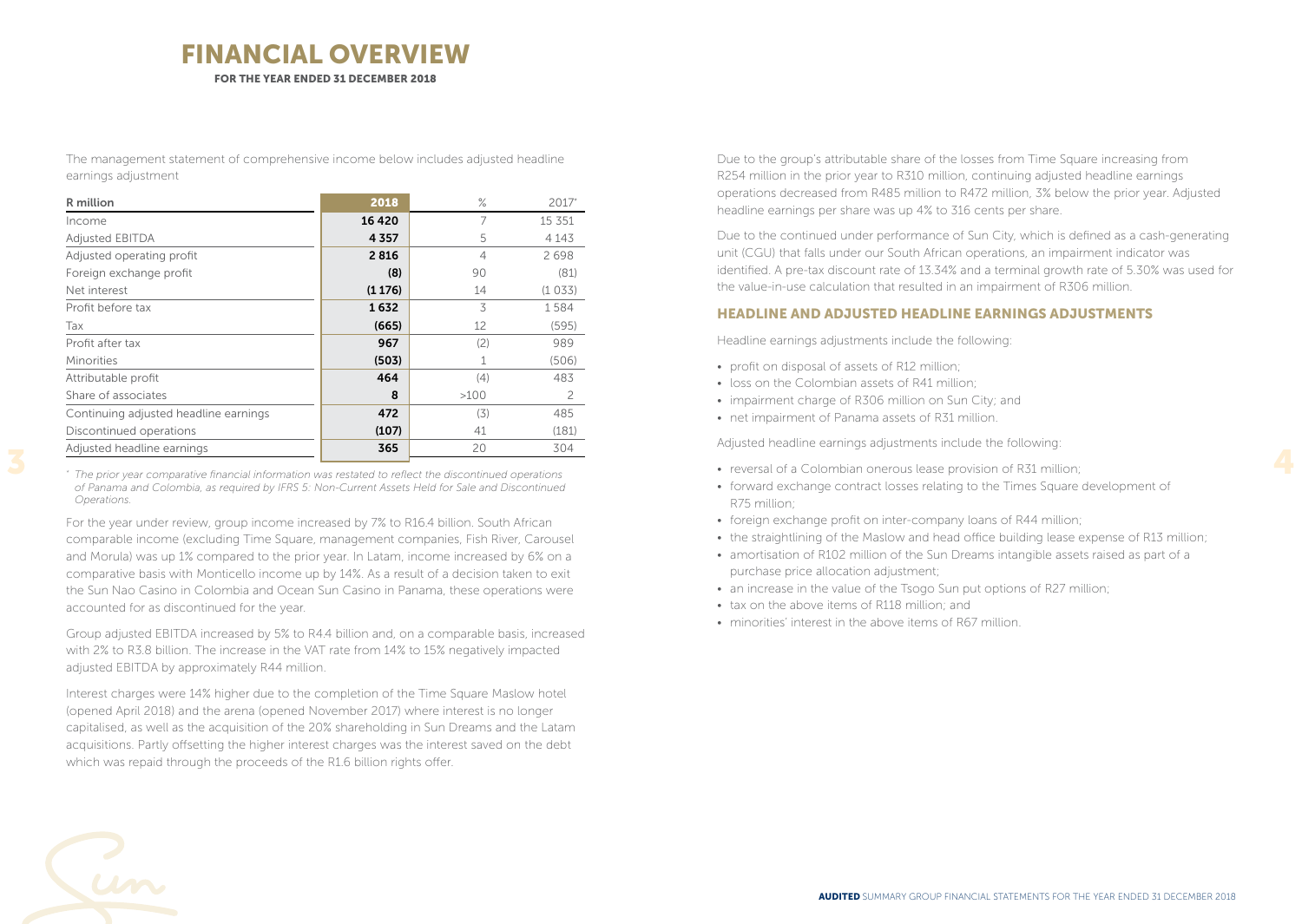### INCOME BY NATURE AND GEOGRAPHIC SEGMENT

### FOR THE YEAR ENDED 31 DECEMBER 2018

| 2018<br>2017<br>2017*<br>2018<br>2018<br>R million<br>2018<br>2017<br>$\circ$<br>$\circ$<br>$\sqrt{\circ}$<br>$\sqrt{\circ}$                               |    |          |
|------------------------------------------------------------------------------------------------------------------------------------------------------------|----|----------|
|                                                                                                                                                            |    | 2017*    |
| 7 639<br>4 2 6 1<br>Casinos<br>3759<br>11960<br>7 411<br>60<br>57                                                                                          |    | 11 2 2 7 |
| 1 1 6 2<br>Sun Slots<br>.060<br>1 1 6 2<br>10<br>$-$<br>$\qquad \qquad \blacksquare$<br>$\qquad \qquad -$<br>$-$<br>$\hspace{0.05cm}$<br>$\hspace{0.05cm}$ | 10 | 1060     |
| SunBet<br>77<br>77<br>57<br>49<br>$-$<br>$\qquad \qquad -$<br>$\overline{\phantom{0}}$<br>$\overline{\phantom{a}}$<br>$\overline{\phantom{a}}$             | 57 | 49       |
| 990<br>292<br>47<br>1329<br>Rooms<br>976<br>30<br>224<br>41<br>15                                                                                          |    | 1 241    |
| 903<br>450<br>1394<br>34<br>335<br>Food and Beverage<br>921<br>(2)<br>41<br>41<br>$\overline{\phantom{a}}$                                                 |    | 1297     |
| 483<br>15<br>(100)<br>498<br>Other<br>465<br>88<br>8<br>4<br>$\qquad \qquad \blacksquare$                                                                  |    | 477      |
| 11 2 5 4<br>148<br>10 8 8 2<br>5018<br>143<br>16 4 20<br>4 3 2 6<br>16                                                                                     |    | 15 3 5 1 |

South Africa continues to contribute the majority of the group's income at 69%, with Latam contributing 30% and Nigeria 1%. Gaming is the primary contributor to group income at 73%, Alternate Gaming contributes 8%, Food and Beverage 8%, Rooms 8% and other income 3%.

The table below sets out the consolidated income, adjusted EBITDA and adjusted operating profit, by geographical region, as reflected in the table above, which includes headline and adjusted headline earnings adjustments and the reconciliation to depreciation and amortisation and operating profit in the statement of comprehensive income.

|                                                                                |                   | Income                   |                          |         | <b>Adjusted EBITDA</b>   |                          |                          | <b>Adjusted depreciation and</b><br>amortisation |                          |         | <b>Adjusted operating profit</b> |         |
|--------------------------------------------------------------------------------|-------------------|--------------------------|--------------------------|---------|--------------------------|--------------------------|--------------------------|--------------------------------------------------|--------------------------|---------|----------------------------------|---------|
| R million                                                                      | 2018              | $\%$                     | 2017*                    | 2018    | $\%$                     | 2017*                    | 2018                     | $\%$                                             | $2017*$                  | 2018    | $\%$                             | 2017*   |
| <b>South African</b><br>operations                                             | 8585              | $\overline{\phantom{a}}$ | 8596                     | 2 2 2 7 | (3)                      | 2 2 8 9                  | (713)                    | $\overline{\phantom{a}}$                         | (712)                    | 1514    | (4)                              | 1577    |
| Alternate Gaming                                                               | 1239              | 12                       | 1109                     | 295     | 18                       | 251                      | (67)                     | 21                                               | (85)                     | 228     | 37                               | 166     |
| <b>Comparable South</b><br>African operations **                               | 9824              |                          | 9705                     | 2522    | (1)                      | 2 5 4 0                  | (780)                    | $\overline{c}$                                   | (797)                    | 1742    | $\overline{\phantom{m}}$         | 1743    |
| Time Square                                                                    | 1247              | 51                       | 827                      | 305     | 66                       | 184                      | (236)                    | (49)                                             | (158)                    | 69      | $>100$                           | 26      |
| Carousel                                                                       | 163               | (34)                     | 246                      | (15)    | < (100)                  | 28                       | (18)                     | $\overline{\phantom{a}}$                         | (18)                     | (33)    | < (100)                          | 10      |
| Morula                                                                         | -                 | (100)                    | 38                       | (1)     | 75                       | (4)                      | -                        | 100                                              | (1)                      | (1)     | 80                               | (5)     |
| <b>Fish River</b>                                                              | $\qquad \qquad -$ | (100)                    | 21                       | (1)     | 95                       | (21)                     | $\qquad \qquad -$        | (100)                                            | (2)                      | (1)     | 96                               | (23)    |
| Management<br>companies                                                        | 569               | (4)                      | 593                      | 175     | (9)                      | 193                      | (25)                     | $\overline{\phantom{m}}$                         | (25)                     | 150     | (11)                             | 168     |
| Inter-company<br>management fees                                               | (549)             | $\overline{\phantom{m}}$ | (548)                    |         | $\overline{\phantom{0}}$ | $\overline{\phantom{0}}$ | $\overline{\phantom{m}}$ | $\overline{\phantom{0}}$                         | $\overline{\phantom{0}}$ |         | $\qquad \qquad -$                |         |
| <b>South Africa</b>                                                            | 11 2 5 4          | 3                        | 10 882                   | 2985    | $\overline{c}$           | 2920                     | (1059)                   | (6)                                              | (1 001)                  | 1926    | $\overline{\phantom{0}}$         | 1919    |
| Latam <sup>*</sup>                                                             | 5018              | 16                       | 4 3 2 6                  | 1363    | 12                       | 1 2 1 5                  | (457)                    | (10)                                             | (414)                    | 906     | 13                               | 801     |
| Nigeria                                                                        | 148               | 3                        | 143                      | 9       | 13                       | 8                        | (25)                     | 17                                               | (30)                     | (16)    | 27                               | (22)    |
| <b>Total continuing</b><br>operations                                          | 16 4 20           |                          | 15 3 5 1                 | 4 3 5 7 | 5                        | 4 1 4 3                  | (1541)                   | (7)                                              | (1445)                   | 2816    | $\overline{4}$                   | 2698    |
| Headline and adjusted<br>headline adjustments<br>impacting operating<br>profit |                   |                          | $\overline{\phantom{m}}$ | -       |                          |                          | (102)                    | 32                                               | (148)                    | (550)   | (3)                              | (538)   |
| Total                                                                          | 16 4 20           | $\overline{7}$           | 15 3 5 1                 | 4 3 5 7 | 5                        | 4 1 4 3                  | (1643)                   | 3                                                | (1593)                   | 2 2 6 6 | 5                                | 2 1 6 0 |
|                                                                                |                   |                          |                          |         |                          |                          |                          |                                                  |                          |         |                                  |         |

 *The prior year comparative financial information was restated to reflect the discontinued operations of Panama and Colombia as required by IFRS 5: Non-Current Assets Held for Sale and Discontinued Operations.*

*\**

*\*\* Comparable South African operations exclude Time Square, Carousel, management companies, Morula and Fish River.*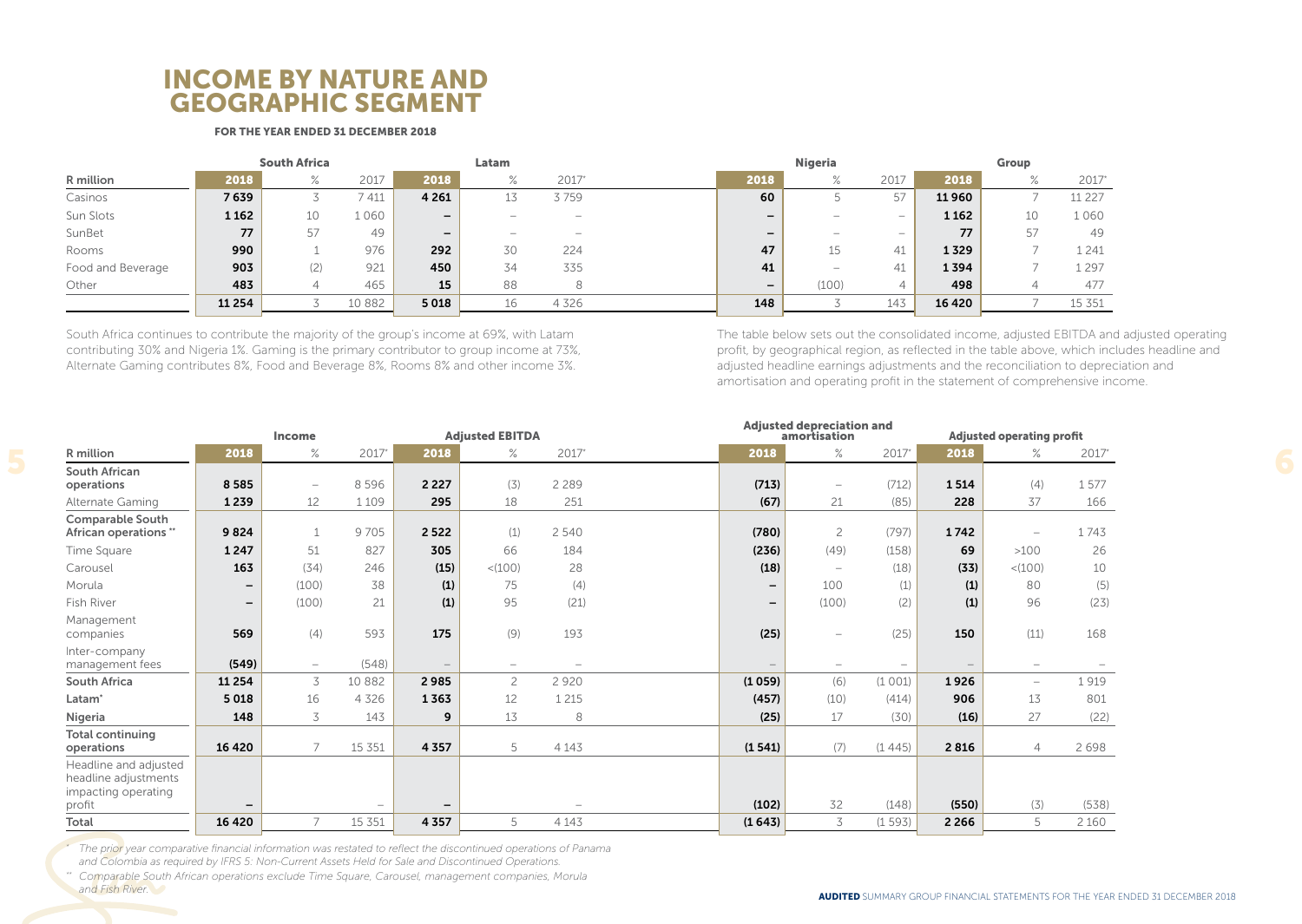## INCOME BY NATURE AND GEOGRAPHIC SEGMENT continued

### FOR THE YEAR ENDED 31 DECEMBER 2018

The segmental review throughout includes all headline and adjusted headline earnings adjustments. The table below sets out the operating performance of the group's geographic segments.

|                                              | <b>South Africa</b><br>Latam |                   | Nigeria |         | Group |      |         |         |
|----------------------------------------------|------------------------------|-------------------|---------|---------|-------|------|---------|---------|
| R million                                    | 2018                         | 2017              | 2018    | 2017*   | 2018  | 2017 | 2018    | 2017    |
| Income                                       | 11 2 5 4                     | 10 882            | 5018    | 4 3 2 6 | 148   | 143  | 16 4 20 | 15 351  |
| <b>Adjusted EBITDA</b>                       | 2985                         | 2920              | 1 363   | 1 215   |       | 8    | 4357    | 4 1 4 3 |
| Adjusted operating profit                    | 1926                         | 1 919             | 925     | 820     | (14)  | (19) | 2837    | 2720    |
| PPA adjustment                               | -                            | $\hspace{0.05cm}$ | (19)    | (19)    | (2)   | (3)  | (21)    | (22)    |
| Adjusted operating profit/(losses) after PPA | 1926                         | 1 919             | 906     | 801     | (16)  | (22) | 2816    | 2698    |

*\* The prior year comparative financial information was restated to reflect the discontinued operations of Panama and Colombia as required by IFRS 5: Non-Current Assets Held for Sale and Discontinued Operations.*

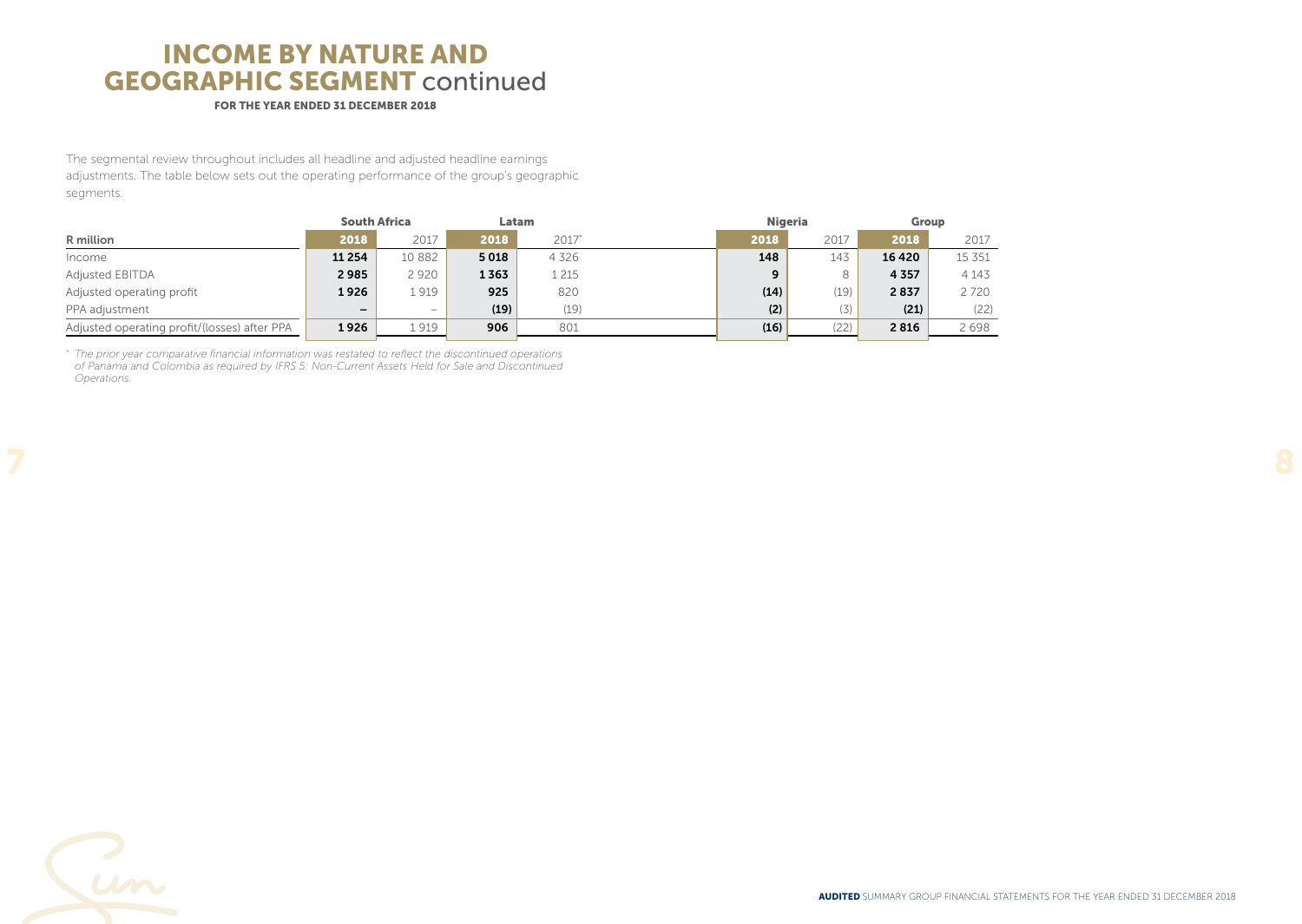### SUMMARY GROUP FINANCIAL STATEMENTS FOR THE YEAR ENDED 31 DECEMBER 2018

### 1. INDEPENDENT AUDIT

The summary group financial statements have been derived from the audited group financial statements. The directors of the company take full responsibility for the preparation of the summary group financial statements and that the financial information has been correctly derived and is consistent in all material respects with the underlying group financial statements. The summary group financial statements for the year ended 31 December 2018 have been audited by our auditor PricewaterhouseCoopers Inc., who has expressed an unmodified opinion thereon. The auditors also expressed an unmodified opinion on the group financial statements from which the summary group financial statements were derived. The individual auditor assigned to perform the audit is Johan Potgieter. The auditor's report does not necessarily cover all the information contained in the summarised financial results. Shareholders are therefore advised that, in order to obtain a full understanding of the nature of the auditor's work, they should obtain a copy of that report, together with the group financial statements from the registered office of the company. These documents will be available from the company's registered office from 18 March 2019. The group financial statements will be available on the company's website, suninternational.com on or about 29 March 2019.

The company's external auditor has not reviewed or reported on the forecasts included in these summary group financial statements.

### 2. ACCOUNTING POLICIES

The summary group financial statements are prepared in accordance with the requirements of the JSE Listings Requirements for preliminary financial statements and the requirements of the South African Companies Act, No 71 of 2008, as amended, applicable to summary financial statements. The JSE Listings Requirements include preliminary reports which have been prepared in accordance with the framework concepts, the measurement and recognition requirements of International Financial Reporting Standards (IFRS) and the Financial Pronouncements as issued by the Financial Reporting Standard Council (FRSC), and also, as a minimum, contain the information required by IAS 34: Interim Financial Reporting. The accounting policies applied in the preparation of the group financial statements from which the summary group financial statements have been derived, are in terms of IFRS and are consistent with those accounting policies applied in the preparation of the previous group financial statements, unless otherwise stated. The summary group financial statements should be read in conjunction with the group financial statements for the year ended 31 December 2018, which have been prepared in accordance with IFRS.

The operations in Panama and Colombia were disclosed in the current year as discontinued operations. The prior year comparative financial information was restated to reflect Panama and Colombia, as required by IFRS 5: Non Current Assets Held for Sale and Discontinued **Operations** 

### 3. STANDARDS IMPLEMENTED

### IFRS 9: Financial Instruments

The adoption of IFRS 9: Financial Instruments from 1 January 2018 resulted in changes in accounting policies and adjustments to the amounts recognised in the financial statements. In accordance with the transitional provisions in IFRS 9(7.2.15) and (7.2.26), comparative figures have not been restated.

The adoption of IFRS 9 had the following impact on the group:

- a change in the classification of the measurement categories for financial instruments; and
- a change from the IAS 39 incurred loss model to the expected credit loss (ECL) model to calculate impairments of financial instruments.

The group's management has assessed which business models apply to the financial assets held by the group and has classified its financial instruments into the appropriate IFRS 9 categories as follows:

- loan receivables with a contractual period greater than 12 months, are mainly represented by preference shares issued within the group and enterprise development loans;
- trade receivables consisting mainly of large tour operators; and
- casino debtors consisting of a small group of VIP customers.

### Trade receivables

Due to the intrinsic nature of trade receivables, where they should mature within a period of less than 12 months, the group has adopted the simplified approach to measuring expected credit losses, which uses a lifetime expected credit loss allowance for all trade receivables. This approach included the following:

- 
- separating different categories of trade receivables with similar loss patterns;
- calculating default rates within specific time frames over a specific year using historical credit loss experience; and
- adjusting the default rates with forward looking macro-economic forecasts.

Applying the expected credit loss model resulted in a decrease of the loss allowance by R28 million on 1 January 2018 (loss allowance balance at 31 December 2017 was R263 million) for trade receivables at amortised cost and an increase in the allowance by R3 million to R238 million in the current reporting period.

|                                         | <b>1 January</b><br>2018 | IFRS 9     | 31 December<br>2017<br>as previously |
|-----------------------------------------|--------------------------|------------|--------------------------------------|
| R million                               | <b>Under IFRS 9</b>      | Adjustment | reported                             |
| Statement of financial position extract |                          |            |                                      |
| Non-current assets                      |                          |            |                                      |
| Loans receivable                        | 60                       |            | 60                                   |
| Trade and other receivables             | 436                      | 28         | 408                                  |
| Available-for-sale financial assets     |                          |            |                                      |
| Current assets                          |                          |            |                                      |
| Loans receivable                        | 3                        | (3)        | 6                                    |
| Other reserves extract                  |                          |            |                                      |
| Retained earnings                       | 25                       | 25         |                                      |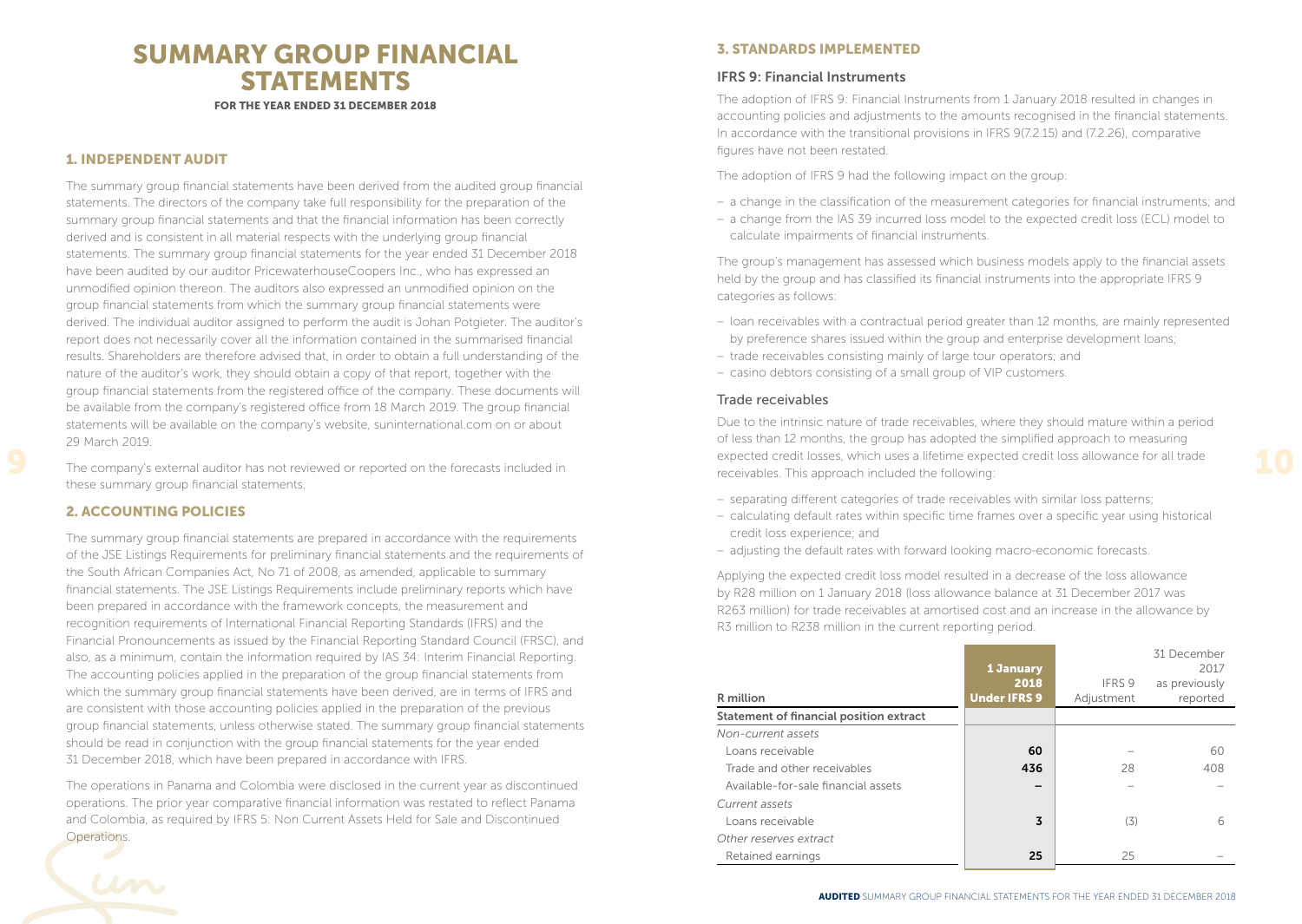### Financial asset carried at amortised cost arising from inter-company loans repayable on demand

Most of the debt instruments within the group represent inter-company loans that eliminate in these consolidated financial statements. However, the process described below has been consistently applied to all financial assets throughout the group.

### Financial assets with fixed repayment terms

Includes those debt investments held at amortised cost with fixed maturity dates. The effect on 31 December 2017 has been adjusted against opening retained earnings as evidenced above.

Management has assessed the credit risk of these loans and based upon the factors listed below, considered them to be low risk, and that there has not been a significant increase in the credit risk relating to these loans in respect of the following:

- there have been no significant financial difficulties noted with the issuer or the borrower;
- there have been no breach of contracts or defaults by the borrower;
- it is not probable that any of the borrowers will enter bankruptcy or other financial reorganisation;
- there is still an active market for the borrowers; and
- no existence of deep discounts on the financial assets concerned.

Therefore these loans are considered to be stage 1 loans in terms of IFRS 9 and the impairment provision is determined as 12 months expected credit losses through the application of the formula PD% x LGD% x EAD.

- the probability of default (PD) that is, the likelihood that the borrower would not be able to repay in the very short payment period;
- the loss given default (LGD) that is, the loss that occurs if the borrower is unable to repay in that very short payment period; and
- the exposure at default (EAD) that is, the outstanding balance at the reporting date.

The PD percentage was supplied by external actuarial consultants after a review of the individual financial statements of the entity concerned. The process and model used in determining these percentages varied under 5%.

The LGD was calculated after considering the existence of collateral, guarantees and letters of support given by group companies. The EAD is simply the outstanding balance at the reporting date.

### Equity instruments carried at fair value through other comprehensive income

The group historically accounted for available for sale investments in terms of IAS 39 at fair value. In terms of IFRS 9: Available-for-Sale investments are measured at fair value through other comprehensive income. The only available-for-sale investment the group held was impaired in the prior financial year, thus the IFRS 9 effect was assessed as immaterial.

### Financial instruments carried at fair value through profit and loss (FVPL)

The group does not have any financial instruments that are carried at FVPL.

### Financial liabilities

The group identified the following financial liabilities and assessed them against the following IFRS 9 criteria, with no change in the measurement or classification of these liabilities:

- borrowings;
- forward purchase liability (put liability);
- derivative liability; and
- contract and other liabilities.

No changes were made to the above liabilities.

### IFRS 15: Revenue From Contracts With Customers

The group has adopted IFRS 15, fully retrospectively from 1 January 2018.

Revenue is recognised to depict the transfer of promised goods or services to customers in an amount that reflects the consideration to which the entity expects to be entitled in exchange for those goods or services.

Management performed a detailed assessment of each revenue stream in terms of the following criteria:

- the unique contract with the customers was identified;
- the various performance obligations in the contract were separately identified;
- the transaction price for the contract was determined; and
- the transaction price was allocated to the various separately identifiable performance obligations.

We were satisfied that revenue is recognised once the relevant performance obligations are met.

The following 4 income streams were identified and assessed against the scope of IFRS 15 and IFRS 9:

### 1) Net gaming win, including limited pay out machines (LPM'S) and online sports betting income

Gaming transactions represent an agreement between the customer and Sun International whereby, based on the outcome of an event (such as the results of accumulated cards in a hand of play for a table game or the outcome of the individual bet on a slot machine game) either the gaming entity retains the amount bet by the customer or the bet is returned to the customer along with an additional amount effectively representing the gaming entity's side of the bet in the agreement. Accordingly a single bet transaction either results in a net inflow of consideration to the gaming entity or a net outflow of amounts to the customer. Accordingly, the amount recognised and reported for gaming transactions is the difference between gaming wins and losses. This is referred to as net gaming win or loss.

Fixed-odds wagering contracts resulting in the generation of the net gaming win or loss, are typically outside the scope of the revenue standard for IFRS reporting entities. Under IFRS, when a gaming entity takes a position against its customer, the resulting unsettled position is likely to meet the definition of a derivative. Therefore, those contracts should be accounted for under the financial instruments standards rather than the revenue standard.

Bets placed by customers (cash in) and winnings paid to customers (cash out) are separately identifiable. However the VAT is levied on the net win by applying the tax fraction over the net gaming win and provincial gaming levies. These costs are included in net gaming wins and are disclosed separately on the face of the statement of comprehensive income as direct costs.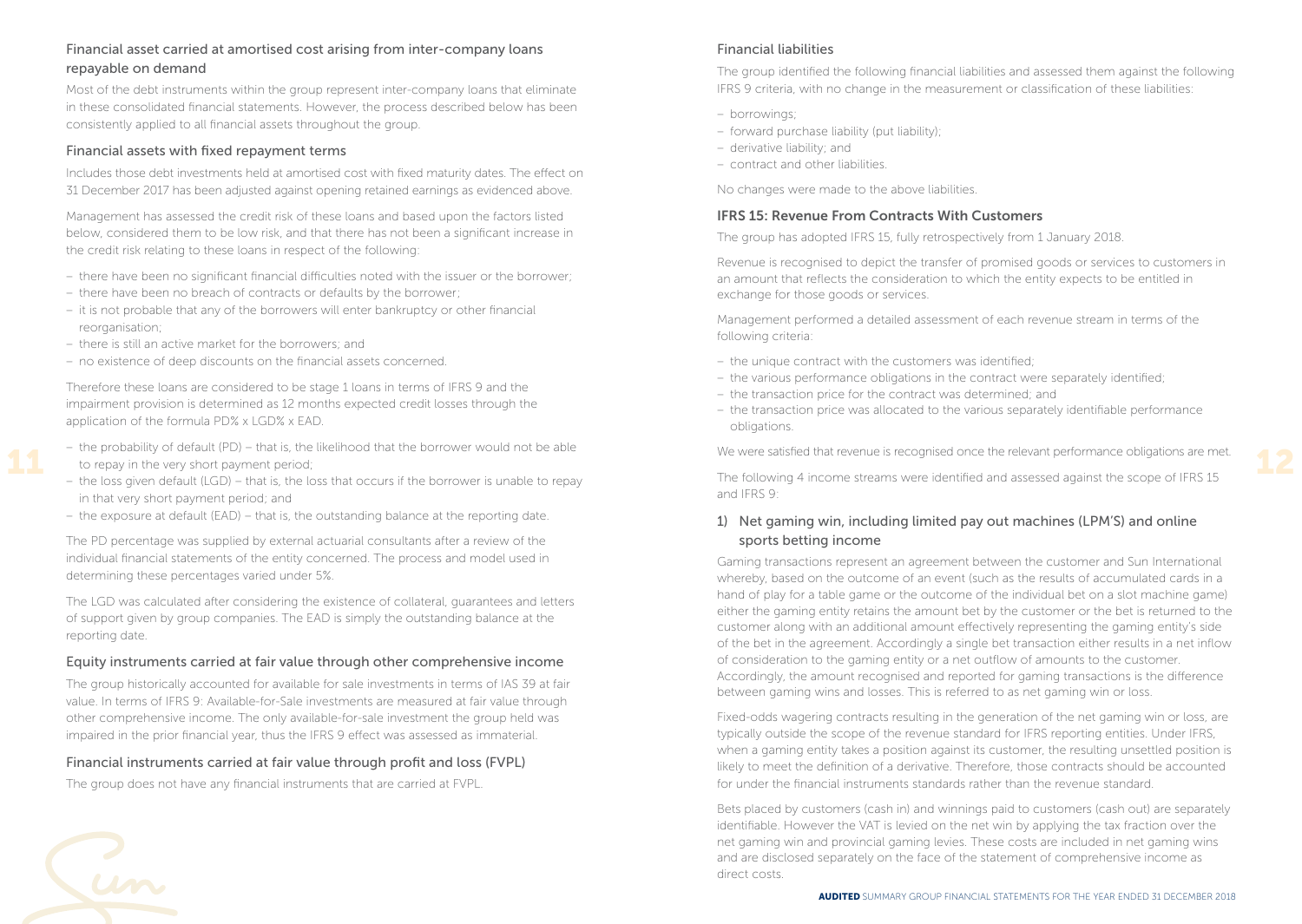### 2) Hotel and conferencing

The revenue derived from hotel rooms is included in Rooms revenue. Revenue is recognised as the performance obligations are met over time as the services are rendered.

Payments for the above services rendered are either received in advance, upon check out or through the utilisation of customer loyalty programs.

Management is satisfied that IFRS 15 has no material impact on how hotel revenue is currently recognised.

### 3) Food and Beverage

Revenue from Food and Beverage is recognised at a point in time, when the goods are provided to the customer.

Payments for the above services rendered are either received in advance, upon check out, upon purchase of product or through the utilisation of customer loyalty programs. Management is satisfied that IFRS 15 has no material impact on how Food and Beverage revenue is recognised.

### 4) Other revenue

The revenue derived from the below revenue streams, are included in other revenue and are not considered to be part of the main revenue-generating activities of the entity. Revenue is recognised as performance obligations are met over time, and include the following:

- other conferencing and entertainment revenue;
- management fee income;
- membership revenue;
- merchandise revenue;
- entrance fee revenue; and
- time share revenue.

Management is satisfied that IFRS 15 has no material impact on the current manner in which revenue is recognised.

The following income streams are excluded from the scope of IFRS 15:

- net gaming wins (included in total "income");
- rental income (included in "other income");
- dividend income (included in "other income"); and
- concessionaire income (included in "other income").

### Transition to IFRS 15

Due to the nature of the group's revenue, management assessed the IFRS 15 impact as immaterial to revenue recognised in the current and prior years. Management's assessment included an assessment of the impact of IFRS 15 on the group's customer loyalty programme which it assessed as insignificant. Therefore, no adjustments were recorded besides the reclassification of net gaming wins as "income" on the face of the statement of comprehensive income for the current and prior financial year.

### 4. HYPERINFLATION

IAS 29: Financial Reporting in Hyperinflationary Economies, has been applied by Nuevo Plaza Hotel Mendoza S.A., a subsidiary of Sun International, whose functional currency is the Argentine peso. The economy of Argentina was assessed to be hyperinflationary, effective 1 July 2018, and hyperinflation accounting has been applied, as if the economy has always been hyperinflationary. The results of this entity have been adjusted in terms of the measuring unit currency at the end of the year. The monetary gains or losses were immaterial for the current year.

The financial statements of the group entity whose functional currency is that of a hyperinflationary economy is adjusted in terms of the measuring unit currency at the end of the reporting period. As the presentation currency of the group is that of a nonhyperinflationary economy, comparative amounts are not adjusted for changes in the price level or exchange rates in the current year. Differences between these comparative amounts and current year hyperinflation adjusted equity balances are recognised in other comprehensive income. The carrying amounts of non-monetary assets and liabilities are adjusted to reflect the change in the general price index from the date of acquisition to the end of the reporting period. An impairment loss is recognised in profit or loss if the restated amount of a non-monetary item exceeds its estimated recoverable amount. Gains or losses on the net monetary position are recognised in profit or loss. All items recognised in the statement of comprehensive income are restated by applying the change in the general price index from the dates when the items of income and expenses were initially earned or incurred. At the beginning of the first period of the acquisition date, the components of equity, except retained earnings, are restated by applying a general price index from the dates the components were contributed or otherwise arose. These restatements are recognised directly in equity as an adjustment to opening retained earnings. Restated retained earnings are derived from all other amounts in the restated statement of financial position. In the current year the restatement is reflected at acquisition date in the statement of financial position and equity. At the end of the first period and in subsequent periods, all components of equity are restated by applying a general price index from the beginning of the period or the date of contribution, if later. All items in the statement of cash flows are expressed in terms of the general price index at the end of the reporting period.

Accordingly, the results, cash flows and financial position of the group's subsidiary Nuevo Plaza Hotel Mendoza S.A. have been expressed in terms of the measuring unit currency at the reporting date.

A detailed table of indices is published monthly by the Government Board of the Argentine Federation of Professional Councils of Economic Sciences and the extract below was used in our assessment.

| Date             | <b>Base year</b> | General price index | Inflation rate (%) |
|------------------|------------------|---------------------|--------------------|
| 31 December 2018 | 11 July 2018     | 2 178.61            | 12,70%             |

### 5. STANDARDS ISSUED NOT YET IMPLEMENTED

The group has evaluated the effect of all new standards, amendments and interpretations that have been issued but which are not yet effective. Based on the evaluation, management does not expect these standards, amendments and interpretations to have a significant impact on the group's results and disclosures.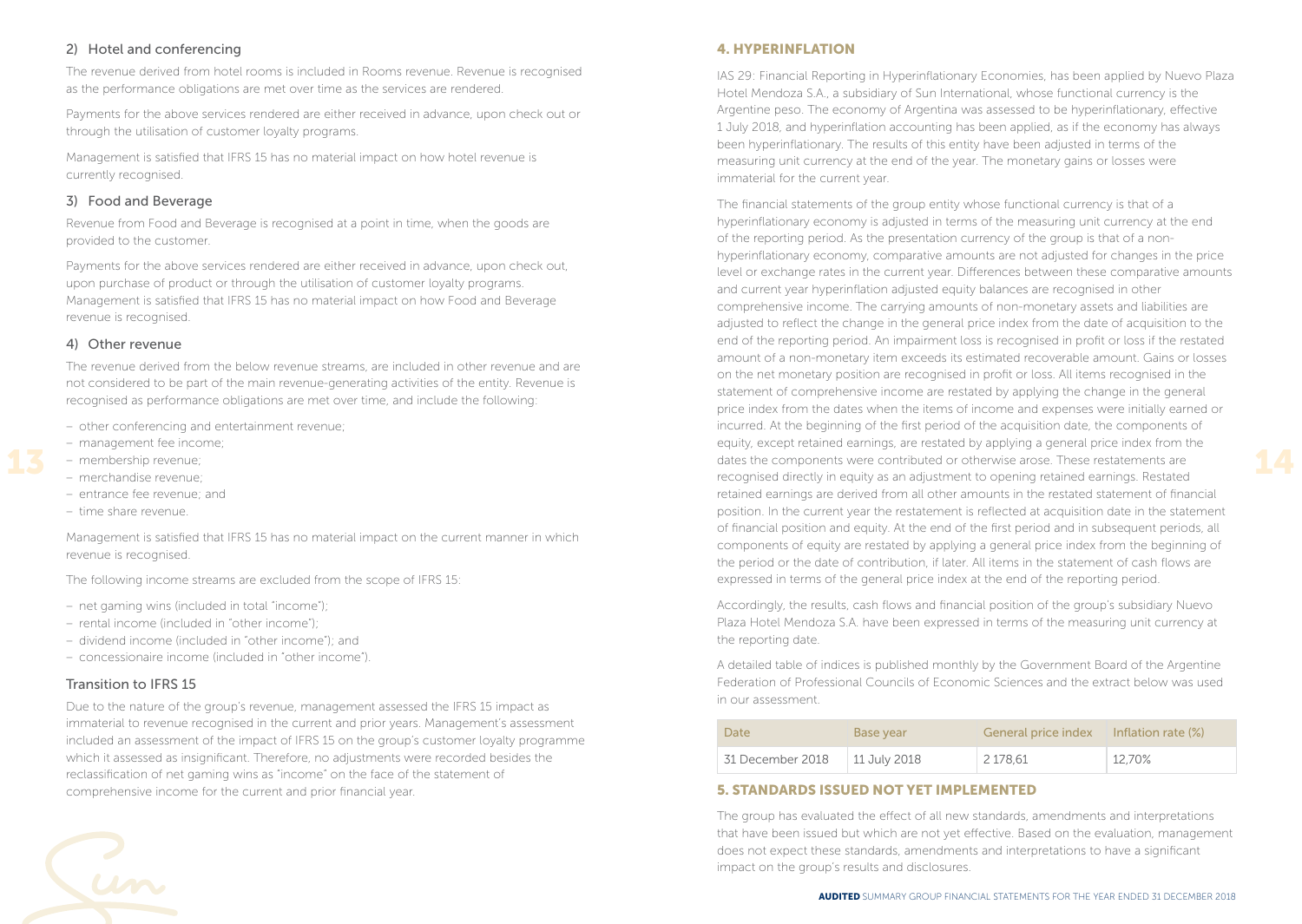### IFRS 16: Leases

IFRS 16 was issued in January 2016 and will be adopted by the group on 1 January 2019. It will result in almost all leases being recognised on the statement of financial position by lessees, as the distinction between operating and finance leases is removed. Under the new standard, an asset (the right to use the leased item) and a financial liability to pay rentals is recognised. The only exceptions are short-term and low-value leases (such as leases of operating equipment etc.). The group intends to apply the simplified transition approach and will not restate comparative amounts for the year prior to first adoption. All right-of-use assets (including property leases) will be measured at the amount of the lease liability on adoption (adjusted for any prepaid or accrued lease expenses).

The group has set up a project team which is currently assessing the impact of this standard and the impact on the future annual financial statements. The group plans to elect the practical expedient to not reassess the definition of leases.

As at the reporting date, the group has non-cancellable operating lease commitments of R1.4 billion. Of these commitments, approximately R59 million relate to short-term, low value leases which will continue to be recognised on a straight-line basis as expense in profit or loss.

For the remaining lease commitments, the group will recognise a right of use asset which will initially be measured at the amount of the future lease liability plus any initial direct cost incurred. The group will also record the corresponding lease liability which will initially be measured at the present value of the lease payments payable over the lease term, discounted at the rate implicit in the lease. We expect this to result in an increase in current and long-term liabilities, and an increase in non-current assets.

The most significant operating leases that the group has pertain to the following properties:

- the Maslow Sandton (Maslow segment);
- the head office building (management companies segment);
- the Table Bay property (Table Bay segment);
- New York Casino in Peru (Peru excluding Thunderbird segment);
- Pachanga Independencia Casino in Peru (Peru excluding Thunderbird segment); and
- Luxor Casino in Peru (Thunderbird segment).

The adoption of the standard will result in a change in the presentation of lease payments in the statement of comprehensive income. The lease payments currently disclosed as operating expenses, will in future, under the right-of-use model, be disclosed as depreciation and interest expense will be recognised separately. Operating cash flows will increase and financing cash flows are expected to decrease as repayment of the principal portion of the lease liabilities will be classified as cash flows from financing activities.

The group's activities as a lessor are not material, however some additional disclosures will be required in the following reporting period.

### SUMMARY GROUP STATEMENT OF COMPREHENSIVE INCOME

FOR THE YEAR ENDED 31 DECEMBER 2018

|                                                                         | <b>Audited</b>     | Audited        |
|-------------------------------------------------------------------------|--------------------|----------------|
|                                                                         | <b>Year ended</b>  | Year ended     |
|                                                                         | <b>31 December</b> | 31 December    |
| R million                                                               | 2018               | 2017*          |
| <b>Continuing operations</b>                                            |                    |                |
| Net gaming wins                                                         | 13 199             | 12 3 3 6       |
| Revenue                                                                 | 3 2 2 1            | 3 0 1 5        |
| Income                                                                  | 16 4 20            | 15 3 5 1       |
| Consumables and services                                                | (1633)             | (1649)         |
| Depreciation and amortisation                                           | (1643)             | (1593)         |
| Employee costs                                                          | (3187)             | (2923)         |
| Impairment of assets                                                    | (306)              | (93)           |
| Levies and VAT on casino revenue                                        | (3, 393)           | (3089)         |
| LPM site owners commission                                              | (327)              | (299)          |
| Promotional and marketing costs                                         | (1015)             | (998)          |
| Property and equipment rentals                                          | (215)              | (187)          |
| Property costs                                                          | (806)              | (722)          |
| Other operational costs                                                 | (1629)             | (1638)         |
| Operating profit                                                        | 2 2 6 6            | 2 1 6 0        |
| Foreign exchange gains/(losses)                                         | 37                 | (111)          |
| Interest income                                                         | 77                 | 34             |
| Fair value adjustment to put liability                                  | (27)               | (223)          |
| Interest expense                                                        | (1253)             | (1088)         |
| Share of profit of investments accounted for using the equity<br>method | 8                  | $\overline{c}$ |
| Profit before tax                                                       | 1 1 0 8            | 774            |
| Tax                                                                     | (547)              | (495)          |
| Profit for the year from continuing operations                          | 561                | 279            |
| Loss for the year from discontinued operations                          | (210)              | (291)          |
| Profit/(loss) for the year                                              | 351                | (12)           |

 *The prior year comparative financial information was restated to reflect the discontinued operations of Panama and Colombia as required by IFRS 5: Non-Current Assets Held for Sale and Discontinued Operations, as well as for IFRS 15 net gaming wins, which was previously disclosed as revenue.*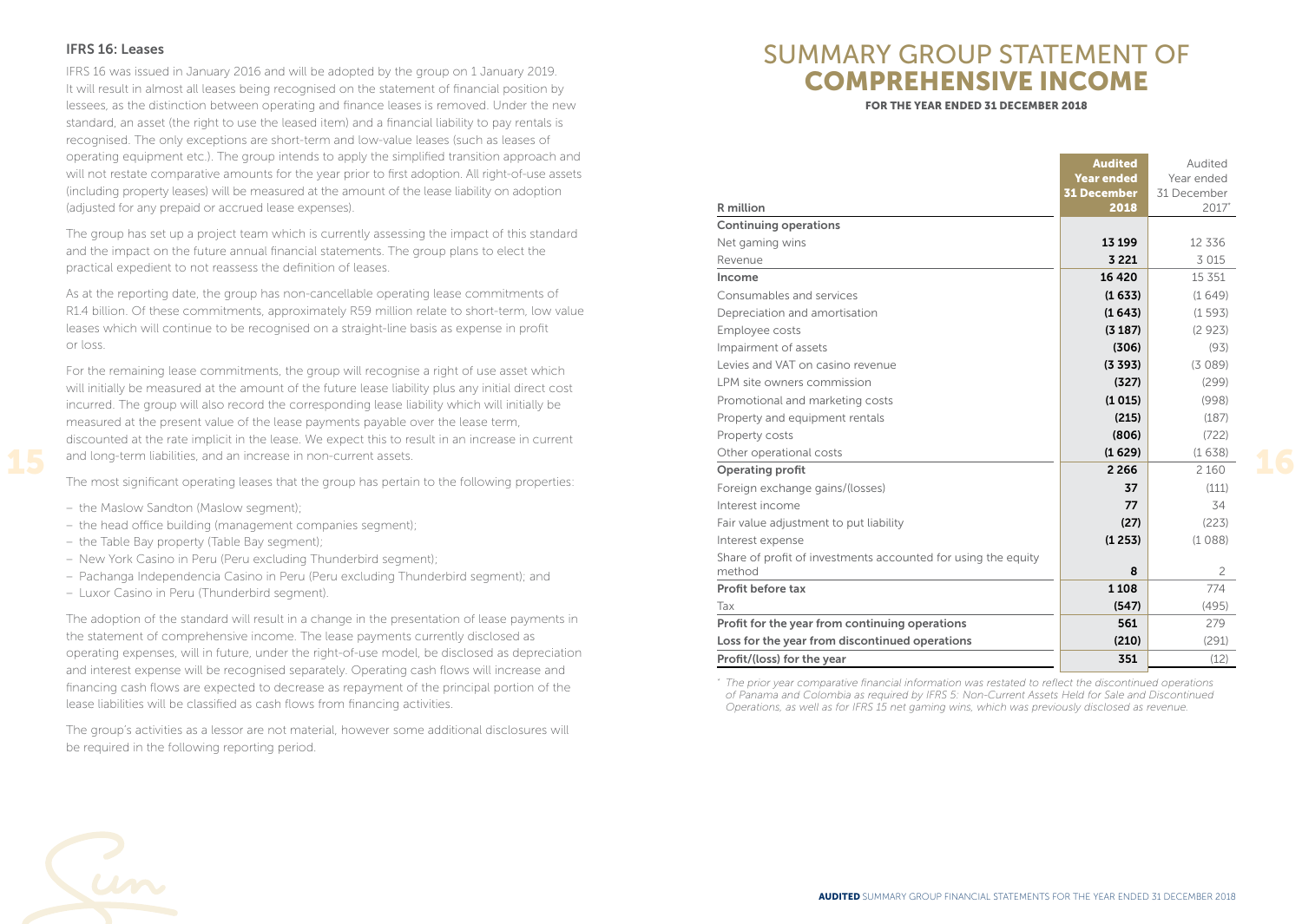### SUMMARY GROUP STATEMENT OF COMPREHENSIVE INCOME continued

### FOR THE YEAR ENDED 31 DECEMBER 2018

### 6. HEADLINE EARNINGS AND ADJUSTED HEADLINE EARNINGS RECONCILIATION

#### FOR THE YEAR ENDED 31 DECEMBER 2018

|                                                                                         | <b>Audited</b><br><b>Year ended</b> | Audited<br>Year ended |
|-----------------------------------------------------------------------------------------|-------------------------------------|-----------------------|
|                                                                                         | <b>31 December</b>                  | 31 December           |
| R million                                                                               | 2018                                | 2017*                 |
| Other comprehensive income:                                                             |                                     |                       |
| Items that will not be reclassified to profit or loss                                   |                                     |                       |
| Remeasurements of post-employment benefit obligations                                   | (20)                                | 51                    |
| Tax on remeasurements of post-employment benefit<br>obligations                         | 6                                   | (14)                  |
| Net loss on Time Square hedge                                                           |                                     | 66                    |
| Items that may be reclassified to profit or loss                                        |                                     |                       |
| Net profit/(loss) on cash flow hedges                                                   | 26                                  | (27)                  |
|                                                                                         |                                     |                       |
| Currency translation reserve                                                            | 195                                 | (78)                  |
| Total comprehensive profit/(loss) for the year                                          | 558                                 | (14)                  |
| Profit/(loss) for the year attributable to:                                             | 351                                 | (12)                  |
| Minorities                                                                              | 358                                 | 231                   |
| Ordinary shareholders                                                                   | (7)                                 | (243)                 |
| Total comprehensive profit/(loss) for the year attributable to:                         | 558                                 | (14)                  |
| Minorities                                                                              | 434                                 | 210                   |
| Ordinary shareholders                                                                   | 124                                 | (224)                 |
| Total comprehensive profit/(loss) attributable to ordinary<br>shareholders arises from: | 124                                 | (224)                 |
| Continuing operations                                                                   | 258                                 | (43)                  |
| Discontinued operations                                                                 | (134)                               | (181)                 |

*\* The prior year comparative financial information was restated to reflect the discontinued operations of Panama and Colombia as required by IFRS 5: Non-Current Assets Held for Sale and Discontinued Operations.*

| R million<br>Loss attributable to ordinary shareholders<br>Net loss on disposal of property, plant and equipment<br>Profit on disposal of shares in joint ventures and associates | <b>Year ended</b><br><b>31 December</b><br>2018<br>(7)<br>29 | Year ended<br>31 December<br>2017*<br>(243) |
|-----------------------------------------------------------------------------------------------------------------------------------------------------------------------------------|--------------------------------------------------------------|---------------------------------------------|
|                                                                                                                                                                                   |                                                              |                                             |
|                                                                                                                                                                                   |                                                              |                                             |
|                                                                                                                                                                                   |                                                              |                                             |
|                                                                                                                                                                                   |                                                              |                                             |
|                                                                                                                                                                                   |                                                              | 13                                          |
|                                                                                                                                                                                   |                                                              | (27)                                        |
| Net impairment of assets                                                                                                                                                          | 337                                                          | 92                                          |
| Fair value adjustment on investment held for sale                                                                                                                                 |                                                              | 43                                          |
| Tax on the above items                                                                                                                                                            | (89)                                                         | (12)                                        |
| Minorities' interests in the above items                                                                                                                                          | (24)                                                         | (41)                                        |
| <b>Headline earnings</b>                                                                                                                                                          | 246                                                          | (175)                                       |
| Straight-line adjustment for rentals                                                                                                                                              | 13                                                           | 20                                          |
| Pre-opening expenses                                                                                                                                                              | 3                                                            | 48                                          |
| Transaction costs                                                                                                                                                                 |                                                              | 43                                          |
| Amortisation of Sun Dreams intangible assets raised as part of PPA                                                                                                                | 102                                                          | 148                                         |
| Fair value adjustment on put option liabilities                                                                                                                                   | 27                                                           | 223                                         |
| Interest on Time Square note                                                                                                                                                      |                                                              | 22                                          |
| Additional Goldrush payment                                                                                                                                                       |                                                              | 6                                           |
| Foreign exchange (profit)/losses on inter-company loan                                                                                                                            | (44)                                                         | 27                                          |
| Forward exchange contract losses                                                                                                                                                  | 75                                                           |                                             |
| Onerous lease provision reversal                                                                                                                                                  | (31)                                                         | 50                                          |
| Provision for remaining licence conditions - Fish River                                                                                                                           |                                                              | 20                                          |
| Restructuring and related costs                                                                                                                                                   |                                                              | 43                                          |
| Fair value of debenture                                                                                                                                                           |                                                              | 6                                           |
| $Other**$                                                                                                                                                                         | 46                                                           | 17                                          |
| Tax relief on above items                                                                                                                                                         | (29)                                                         | (89)                                        |
| Minorities' interest in the above items                                                                                                                                           | (43)                                                         | (105)                                       |
| Adjusted headline earnings <sup>^^</sup>                                                                                                                                          | 365                                                          | 304                                         |
| Continuing adjusted headline earnings                                                                                                                                             | 472                                                          | 485                                         |
| Discontinued adjusted headline earnings                                                                                                                                           | (107)                                                        | (181)                                       |

|                                              | <b>Cents per</b> | Cents per          |
|----------------------------------------------|------------------|--------------------|
| Basic and diluted (loss)/earnings per share  | share            | share <sup>^</sup> |
| Loss/(earnings) per share                    |                  |                    |
| basic                                        | (6)              | (243)              |
| diluted                                      | (6)              | (243)              |
| Diluted adjusted headline earnings per share | 316              | 304                |

*\* The result pertain to continuing and discontinued operations.*

*\*\* Other includes various non-recurring exceptional items.*

*^ The group has restated the prior year's weighted average number of shares to reflect the effect of Rights Offer as required by IAS 33: Earnings per Share.*

*^^ The measure of reporting profit for each segment, that also represents the basis on which the chief operating decision maker reviews segment results, is adjusted EBITDA. Adjusted EBITDA is defined as earnings before interest (which includes gains and losses on foreign exchange transactions), tax, depreciation and amortisation, and is also presented before recognising expenses which are of an unusual and infrequent nature as a result of unforeseen and atypical events.*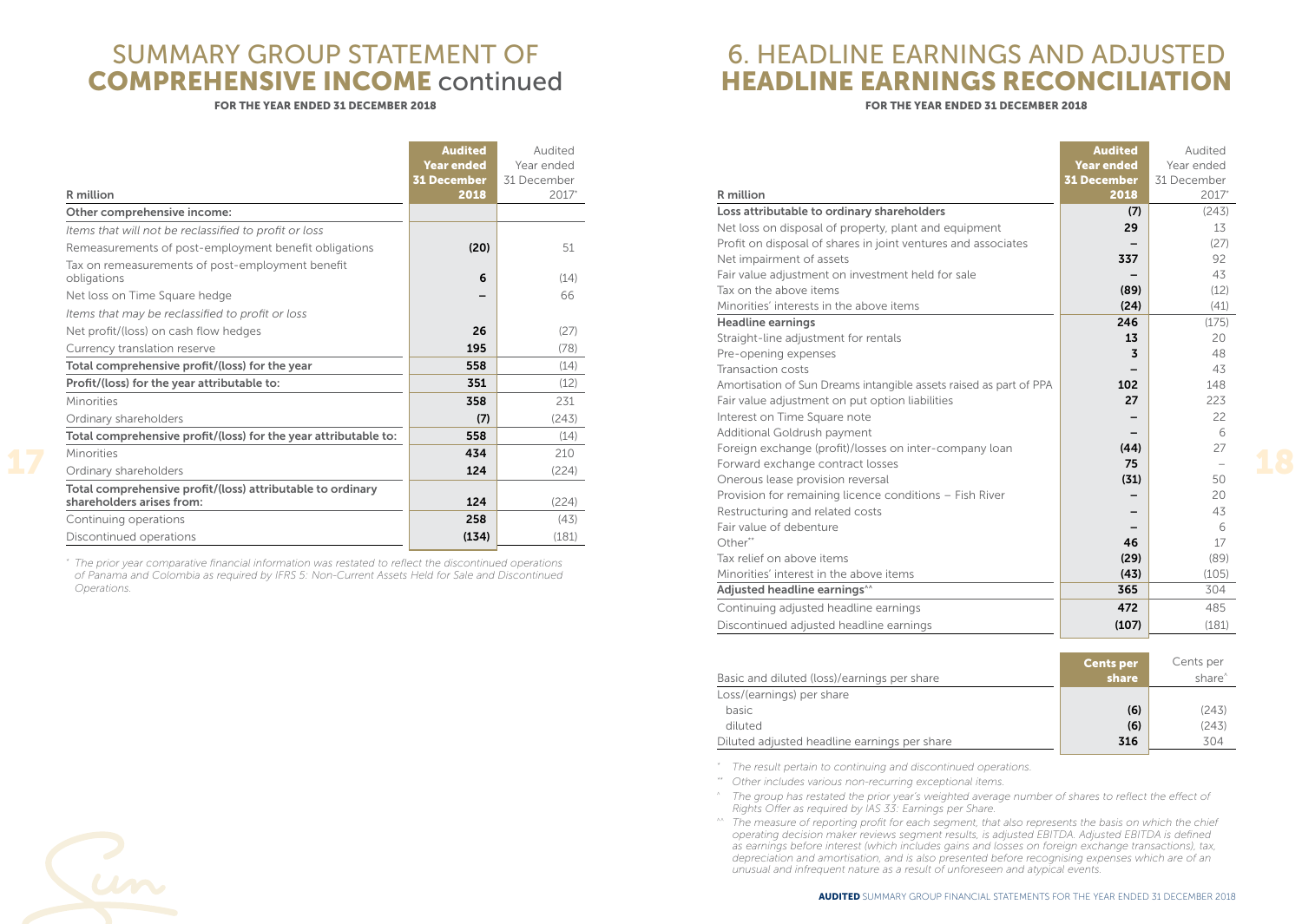## SUMMARY GROUP STATEMENT OF FINANCIAL POSITION

AS AT 31 DE CEM BER 2018

|                                                                         | <b>Audited</b>     | Audited     |
|-------------------------------------------------------------------------|--------------------|-------------|
|                                                                         | <b>Year ended</b>  | Year ended  |
|                                                                         | <b>31 December</b> | 31 December |
| R million                                                               | 2018               | 2017        |
| <b>ASSETS</b>                                                           |                    |             |
| Non-current assets                                                      |                    |             |
| Property, plant and equipment                                           | 17099              | 18 19 6     |
| Intangible assets                                                       | 3 1 4 2            | 2695        |
| Equity-accounted investments                                            | 27                 | 18          |
| Pension fund asset                                                      | 33                 | 32          |
| Deferred tax <sup>*</sup>                                               | 248                | 912         |
| Trade and other receivables                                             | 278                | 214         |
|                                                                         | 20827              | 22 067      |
| <b>Current assets</b>                                                   |                    |             |
| Inventory                                                               | 170<br>1418        | 170<br>1333 |
| Accounts receivable and other <sup>^</sup><br>Cash and cash equivalents | 938                | 696         |
|                                                                         | 2 5 2 6            | 2 1 9 9     |
| Assets held for sale                                                    | 946                | 170         |
| <b>Total assets</b>                                                     | 24 299             | 24 4 36     |
| <b>EQUITY AND LIABILITIES</b>                                           |                    |             |
| <b>Capital and reserves</b>                                             |                    |             |
| Ordinary shareholders' equity before put option reserve                 | 3764               | 2058        |
| Put option reserve                                                      | (1286)             | (4651)      |
| Ordinary shareholders' equity/(deficit)                                 | 2478               | (2593)      |
| Minorities' interests                                                   | 1808               | 2899        |
|                                                                         | 4 2 8 6            | 306         |
| Non-current liabilities                                                 |                    |             |
| Deferred tax <sup>*</sup>                                               | 444                | 950         |
| <b>Borrowings</b>                                                       | 10 551             | 11 737      |
| Other non-current liabilities**                                         | 1054               | 1007        |
| Put option liability                                                    | 1331               | 4838        |
| <b>Current liabilities</b>                                              | 13 380             | 18 532      |
|                                                                         | 2420               | 2 2 0 6     |
| Accounts payable and other<br><b>Borrowings</b>                         | 4 1 1 5            | 3 2 5 9     |
|                                                                         | 6535               | 5465        |
| Liabilities held for sale                                               | 98                 | 133         |
| <b>Total liabilities</b>                                                | 20 013             | 24 130      |
| <b>Total equity and liabilities</b>                                     | 24 299             | 24 436      |
|                                                                         |                    |             |

*^ The opening balance for retained earnings and accounts receivables were restated due to the effect of IFRS 9. Refer to standards implemented.*

*\* The movement in the net deferred tax position of the group relates to the capitalisation of the Time Square development cost that was previously included in work in progress. Acquisition of subsidiaries in Latam also had a further effect on the net deferred tax position.*

*\*\* The accrual of the defined benefit liabilities ceased with effect from 1 October 2017 for all active members and 30 June 2018 for pensioners resulting in a gain of R29 million in the statement of comprehensive income after transferring the pensioner retirement benefit obligation of R415 million*  and its related plan assets. Therefore there is a Rnil fund obligation relating to the pension fund as at *31 December 2018. An unallocated fund surplus of R411 million remains in the fund at year-end.* 

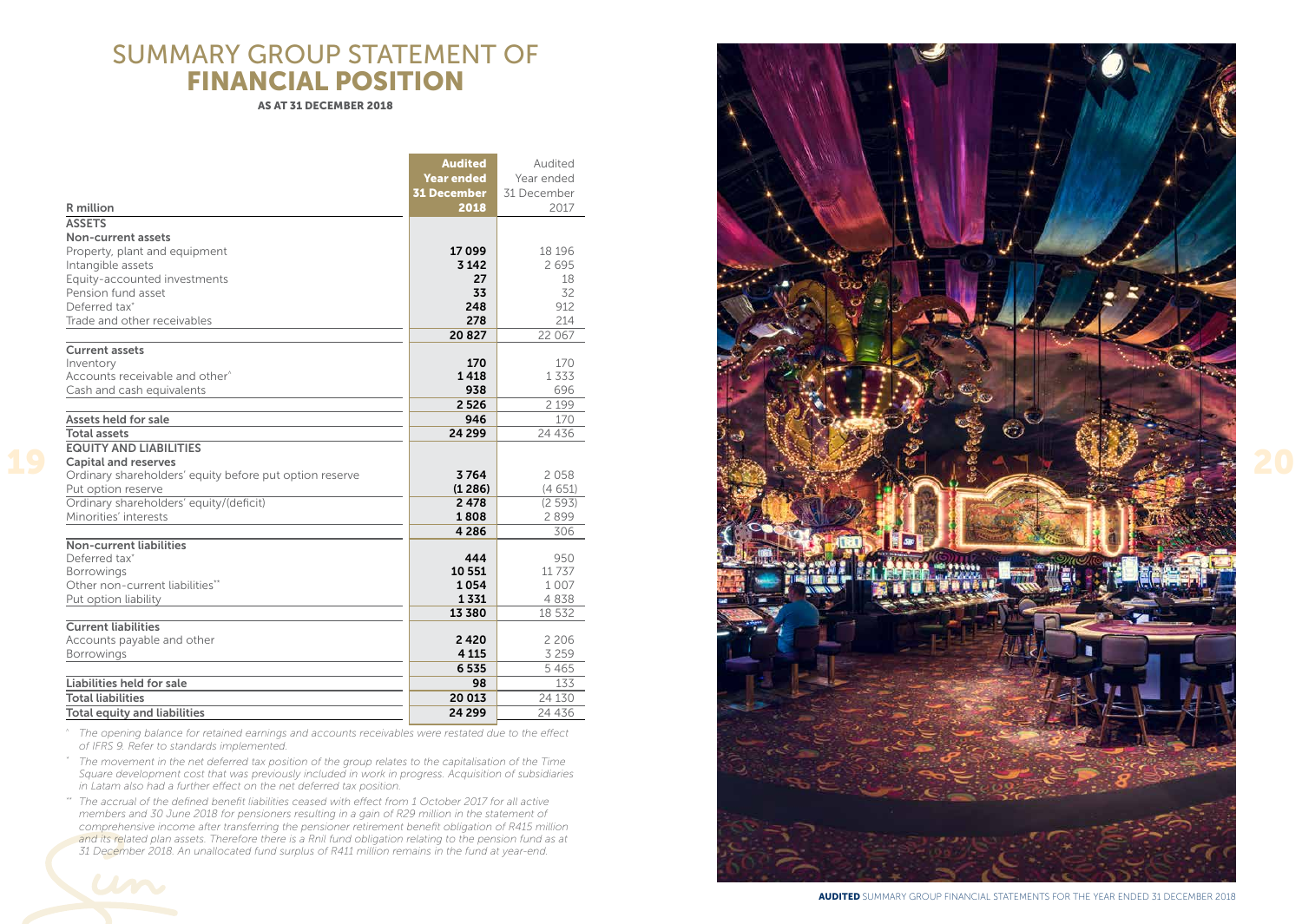### SUMMARY GROUP STATEMENT OF CHANGES IN EQUITY

FOR THE YEAR ENDED 31 DECEMBER 2018

|                                                                     | capital and              | <b>Treasury</b><br>Share shares and<br>share | Foreign<br>currency<br>translation | Share-<br>based<br>payment | Available-<br>for-sale | <b>Reserve</b><br>for non-<br>controlling | <b>Hedging</b><br>and other | <b>Retained</b>                 | <b>Ordinary</b><br>shareholders'<br>equity before<br>put option | <b>Put option</b>        | <b>Ordinary</b><br>shareholders' Minorities' |                              | <b>Total</b> |
|---------------------------------------------------------------------|--------------------------|----------------------------------------------|------------------------------------|----------------------------|------------------------|-------------------------------------------|-----------------------------|---------------------------------|-----------------------------------------------------------------|--------------------------|----------------------------------------------|------------------------------|--------------|
| R million                                                           | premium                  | options                                      | <b>reserve</b>                     | reserve                    | reserve                | <b>interests</b>                          | reserve                     | earnings                        | reserve                                                         | reserves                 | equity                                       | <b>interests</b>             | equity       |
| Audited                                                             |                          |                                              |                                    |                            |                        |                                           |                             |                                 |                                                                 |                          |                                              |                              |              |
| FOR THE YEAR ENDED 31 DECEMBER 2018                                 |                          |                                              |                                    |                            |                        |                                           |                             |                                 |                                                                 |                          |                                              |                              |              |
| Balance at 31 December 2017                                         | 295                      | (424)                                        | 126                                | 89                         |                        | (2,386)                                   | 5                           | 4353                            | 2058                                                            | (4651)                   | (2593)                                       | 2899                         | 306          |
| IFRS 9 adjustment                                                   | $\overline{\phantom{a}}$ | $\qquad \qquad$                              | $\overline{\phantom{0}}$           |                            |                        |                                           | $\overline{\phantom{0}}$    | 25                              | 25                                                              | $\overline{\phantom{a}}$ | 25                                           |                              | 25           |
| Restated balance at 1 January 2018 <sup>^</sup>                     | 295                      | (424)                                        | 126                                | 89                         |                        | (2,386)                                   | 5                           | 4378                            | 2083                                                            | (4651)                   | (2568)                                       | 2899                         | 331          |
| Total comprehensive income for the year                             |                          | $\qquad \qquad -$                            | 119                                |                            |                        |                                           | 12                          | (7)                             | 124                                                             | $\overline{\phantom{a}}$ | 124                                          | 434                          | 558          |
| Treasury shares purchased                                           |                          | (7)                                          | $\qquad \qquad -$                  |                            |                        |                                           |                             | $\overline{\phantom{a}}$        | (7)                                                             | $\overline{\phantom{a}}$ | (7)                                          |                              | (7)          |
| Reclassification of share options                                   |                          | 37                                           | $\qquad \qquad -$                  | (38)                       |                        |                                           |                             | $\mathbf{1}$                    |                                                                 | $\overline{\phantom{a}}$ |                                              | $\qquad \qquad \blacksquare$ |              |
| Employee share schemes                                              |                          |                                              |                                    | 34                         |                        |                                           |                             | $\overline{\phantom{a}}$        | 34                                                              | $\overline{\phantom{a}}$ | 34                                           | $\overline{\phantom{a}}$     | 34           |
| Rights issue                                                        | 1598                     |                                              | $\overline{\phantom{0}}$           |                            |                        |                                           |                             | $\overline{\phantom{a}}$        | 1598                                                            | $\overline{\phantom{m}}$ | 1598                                         | $\overline{\phantom{a}}$     | 1598         |
| Acquisition of minorities' interests                                |                          | $\qquad \qquad$                              | (134)                              |                            |                        | (117)                                     |                             | 183                             | (68)                                                            | 3365                     | 3 2 9 7                                      | (575)                        | 2722         |
| Capitalisation of loan to minorities interest                       |                          |                                              | -                                  |                            |                        |                                           |                             | $\overline{\phantom{a}}$        | $\overline{\phantom{0}}$                                        | $\overline{\phantom{a}}$ |                                              | (533)                        | (533)        |
| Dividends paid to minorities                                        |                          |                                              | $\qquad \qquad$                    |                            |                        |                                           | $\overline{\phantom{0}}$    | $\overline{\phantom{a}}$        | $\overline{\phantom{a}}$                                        | -                        | $\overline{\phantom{a}}$                     | (417)                        | (417)        |
| Balance at 31 December 2018                                         | 1893                     | (394)                                        | 111                                | 85                         |                        | (2503)                                    | 17                          | 4555                            | 3764                                                            | (1286)                   | 2478                                         | 1808                         | 4 2 8 6      |
| Audited                                                             |                          |                                              |                                    |                            |                        |                                           |                             |                                 |                                                                 |                          |                                              |                              |              |
| FOR THE YEAR ENDED 31 DECEMBER 2017                                 |                          |                                              |                                    |                            |                        |                                           |                             |                                 |                                                                 |                          |                                              |                              |              |
| Balance at 31 December 2016                                         | 295                      | (604)                                        | 165                                | 116                        | $\overline{4}$         | (2411)                                    | (54)                        | 4 5 0 2                         | 2 0 1 3                                                         | (4651)                   | (2638)                                       | 3 1 7 1                      | 533          |
| Correction of PPA misallocation                                     |                          |                                              |                                    |                            |                        | 235                                       | $\overline{\phantom{a}}$    | $\overline{\phantom{a}}$        | 235                                                             | $\overline{\phantom{0}}$ | 235                                          | (235)                        |              |
| Dreams SA merger PPA finalisation adjustment                        | $\overline{\phantom{a}}$ | $\overline{\phantom{0}}$                     | $\overline{\phantom{0}}$           |                            |                        | 131                                       | $\overline{\phantom{a}}$    | $\overline{\phantom{a}}$        | 131                                                             | $\overline{\phantom{a}}$ | 131                                          | $\overline{\phantom{a}}$     | 131          |
| Balance at 31 December 2016 restated                                | 295                      | (604)                                        | 165                                | 116                        | $\Delta$               | (2045)                                    | (54)                        | 4 5 0 2                         | 2 3 7 9                                                         | (4651)                   | (2 272)                                      | 2 9 3 6                      | 664          |
| Total comprehensive income for the year                             |                          | $\overline{\phantom{0}}$                     | (39)                               |                            |                        |                                           | 59                          | (243)                           | (223)                                                           |                          | (223)                                        | 209                          | (14)         |
| Treasury shares purchased                                           |                          | (11)                                         |                                    |                            |                        |                                           |                             |                                 | (11)                                                            |                          | (11)                                         |                              | (11)         |
| Employee share schemes                                              |                          | 27                                           |                                    | (27)                       |                        |                                           |                             | 1                               |                                                                 |                          |                                              | $\overline{\phantom{a}}$     |              |
| Time Square SPV                                                     |                          |                                              |                                    |                            |                        | (84)                                      |                             | $\overline{\phantom{m}}$        | (84)                                                            |                          | (84)                                         | 84                           |              |
| Fair value adjustment on investment held for sale                   |                          |                                              |                                    |                            | (4)                    |                                           |                             | $\overline{\phantom{0}}$        | (4)                                                             |                          | (4)                                          | $\overline{\phantom{0}}$     | (4)          |
| Disposal of interest in Botswana, Namibia and<br>Lesotho operations |                          |                                              |                                    |                            |                        | (257)                                     |                             | 257                             |                                                                 |                          |                                              | $\overline{\phantom{a}}$     |              |
| Release of share options reserve                                    |                          | 164                                          |                                    |                            |                        |                                           |                             | (164)                           |                                                                 |                          |                                              | $\overline{\phantom{0}}$     |              |
| Dividends paid to minorities                                        | $\overline{\phantom{a}}$ |                                              |                                    |                            |                        | $\overline{\phantom{0}}$                  |                             | $\hspace{0.1mm}-\hspace{0.1mm}$ |                                                                 |                          |                                              | (330)                        | (330)        |
| Balance at 31 December 2017                                         | 295                      | (424)                                        | 126                                | 89                         |                        | (2, 386)                                  | 5                           | 4 3 5 3                         | 2058                                                            | (4651)                   | (2593)                                       | 2899                         | 306          |

*^ The opening balance for retained earnings was restated due to the effect of IFRS 9. Refer to standards implemented.*

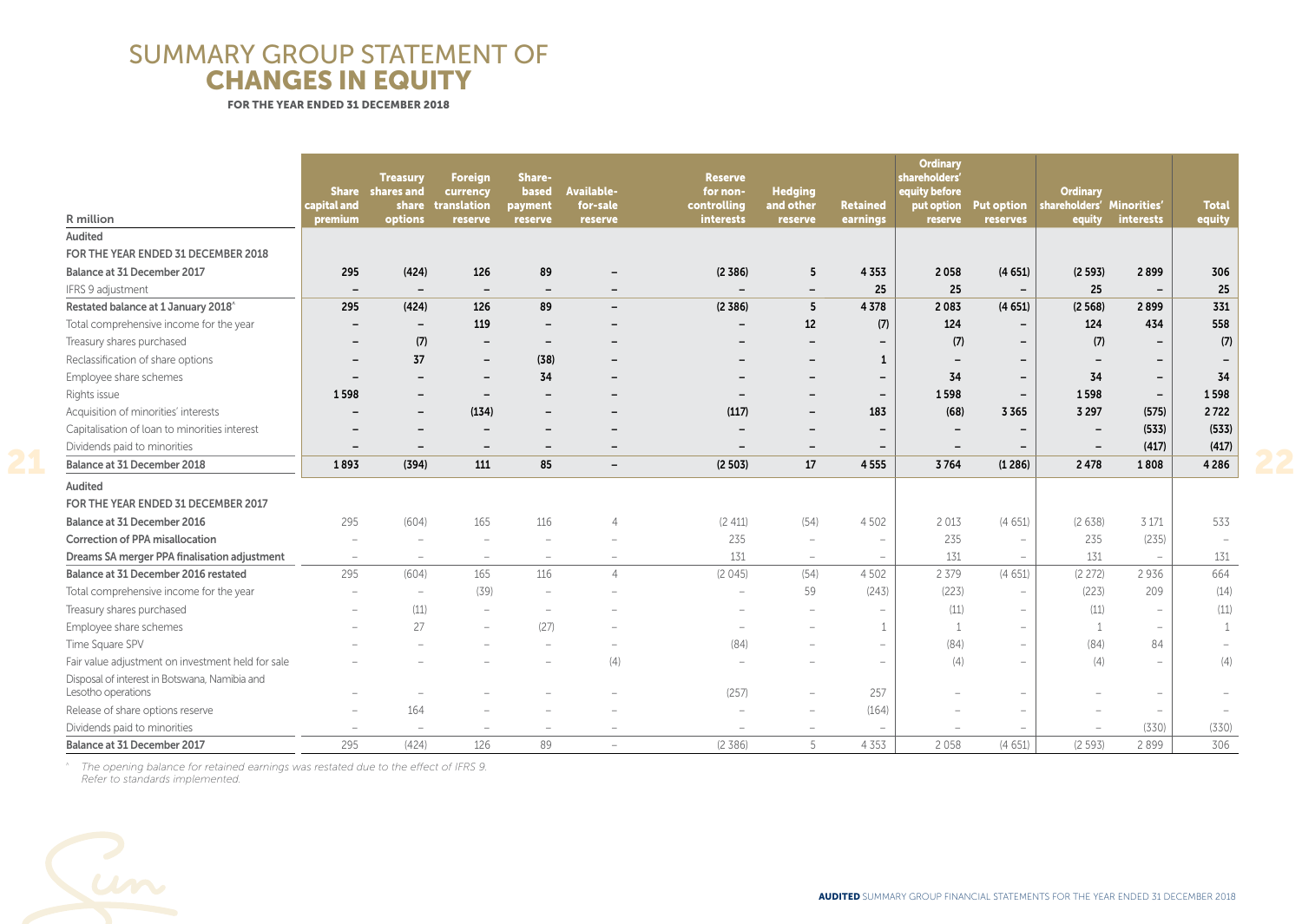### SUMMARY GROUP STATEMENT OF CASH FLOWS

FOR THE YEAR ENDED 31 DECEMBER 2018

|                                                                                            | <b>Audited</b>     | Audited     |
|--------------------------------------------------------------------------------------------|--------------------|-------------|
|                                                                                            | <b>Year ended</b>  | Year ended  |
|                                                                                            | <b>31 December</b> | 31 December |
| R million                                                                                  | 2018               | $2017*$     |
| Cash generated by operations before:                                                       | 4 2 7 8            | 3602        |
| Vacation Club timeshare sales                                                              | 145                | 158         |
| Cash generated by operations                                                               | 4423               | 3760        |
| Tax paid                                                                                   | (711)              | (769)       |
| Net cash generated by operating activities                                                 | 3712               | 2991        |
| Purchase of property, plant and equipment                                                  | (880)              | (2558)      |
| Disposal of property, plant and equipment                                                  | 123                | 32          |
| Purchase of intangible assets                                                              | (171)              | (43)        |
| Acquisition of subsidiaries, net of cash acquired                                          | (586)              |             |
| Disposal of investment in joint venture                                                    |                    | 121         |
| Investment income received                                                                 | 77                 | 34          |
| Net cash flows utilised in investing activities                                            | (1437)             | (2414)      |
| Cash paid for the purchase of treasury shares                                              | (7)                | (11)        |
| Purchase of additional non-controlling shareholding in<br>subsidiaries                     | (678)              |             |
| Dividends paid to minorities                                                               | (417)              | (330)       |
| Interest paid                                                                              | (1258)             | (1204)      |
| Increase in other non-current liabilities                                                  | 47                 | 90          |
| Increase in loan to non-controlling interest                                               | (673)              |             |
| Capital raised through Rights Offer                                                        | 1598               |             |
| (Decrease)/increase in borrowings                                                          | (600)              | 487         |
| Net cash flows utilised in financing activities                                            | (1988)             | (968)       |
| Effect of exchange rates upon cash and cash equivalents                                    | (14)               | (34)        |
| Increase/(decrease) in cash and cash equivalents                                           | 273                | (425)       |
| Cash and cash equivalents at beginning of the year                                         | 709                | 1 1 3 4     |
| Cash and cash equivalents at end of the year <sup>*</sup>                                  | 982                | 709         |
| Assets held for sale                                                                       | (44)               | (40)        |
| Cash and cash equivalents at end of the year excluding<br>non-current assets held for sale | 938                | 669         |
| Cash flows from discontinued operations                                                    | (11)               | 5           |
|                                                                                            |                    |             |

*\* The prior year comparative financial information was restated to reflect the discontinued operations of Panama and Colombia as required by IFRS 5: Non-Current Assets Held for Sale and Discontinued Operations.*

### 7. SUPPLEMENTARY INFORMATION

FOR THE YEAR ENDED 31 DECEMBER 2018

|                                                                  | <b>Audited</b>     | Audited     |
|------------------------------------------------------------------|--------------------|-------------|
|                                                                  | <b>Year ended</b>  | Year ended  |
|                                                                  | <b>31 December</b> | 31 December |
| R million                                                        | 2018               | 2017*       |
| <b>ADJUSTED EBITDA RECONCILIATION</b>                            |                    |             |
| Continuing operating profit                                      | 2 2 6 6            | 2 1 6 0     |
| Depreciation and amortisation                                    | 1643               | 1593        |
| Net profit/(loss) on disposal of property, plant and equipment** | (12)               | 13          |
| Straight-line adjustment for rentals***                          | 13                 | 20          |
| Impairment of assets**                                           | 306                | 92          |
| Pre-opening expenses***                                          | 3                  | 48          |
| Transaction costs                                                |                    | 43          |
| Profit on disposal of shares in associates and subsidiaries**    |                    | (27)        |
| Onerous lease provision                                          |                    | 50          |
| Restructure and related costs                                    |                    | 43          |
| Provision for remaining licensing conditions - Fish River        |                    | 20          |
| Additional Goldrush payment                                      |                    | 6           |
| Fair value adjustment on investment held for sale                |                    | 43          |
| Forward exchange contract losses***                              | 75                 |             |
| Other***                                                         | 63                 | 39          |
| <b>Adjusted EBITDA</b>                                           | 4357               | 4 1 4 3     |
| Adjusted EBITDA margin (%)                                       | 27                 | 27          |

*\* The prior year comparative financial information was restated to reflect the discontinued operations of Panama and Colombia as required by IFRS 5: Non-Current Assets Held for Sale and Discontinued Operations.*

*\*\* Items identified above are included as headline adjustments.*

*\*\*\* Items identified above are included as adjusted headline earnings adjustments impacting operating profit in the segmental analysis. Other includes various non-recurring exceptional items. The measure of reporting profit for each segment, that also represents the basis on which the chief operating decision maker reviews segment results, is adjusted EBITDA. Adjusted EBITDA is defined as earnings before interest (which includes gains and losses on foreign exchange transactions), tax, depreciation and amortisation, and is also presented before recognising expenses which are of an unusual and infrequent nature as a result of unforeseen and atypical events.*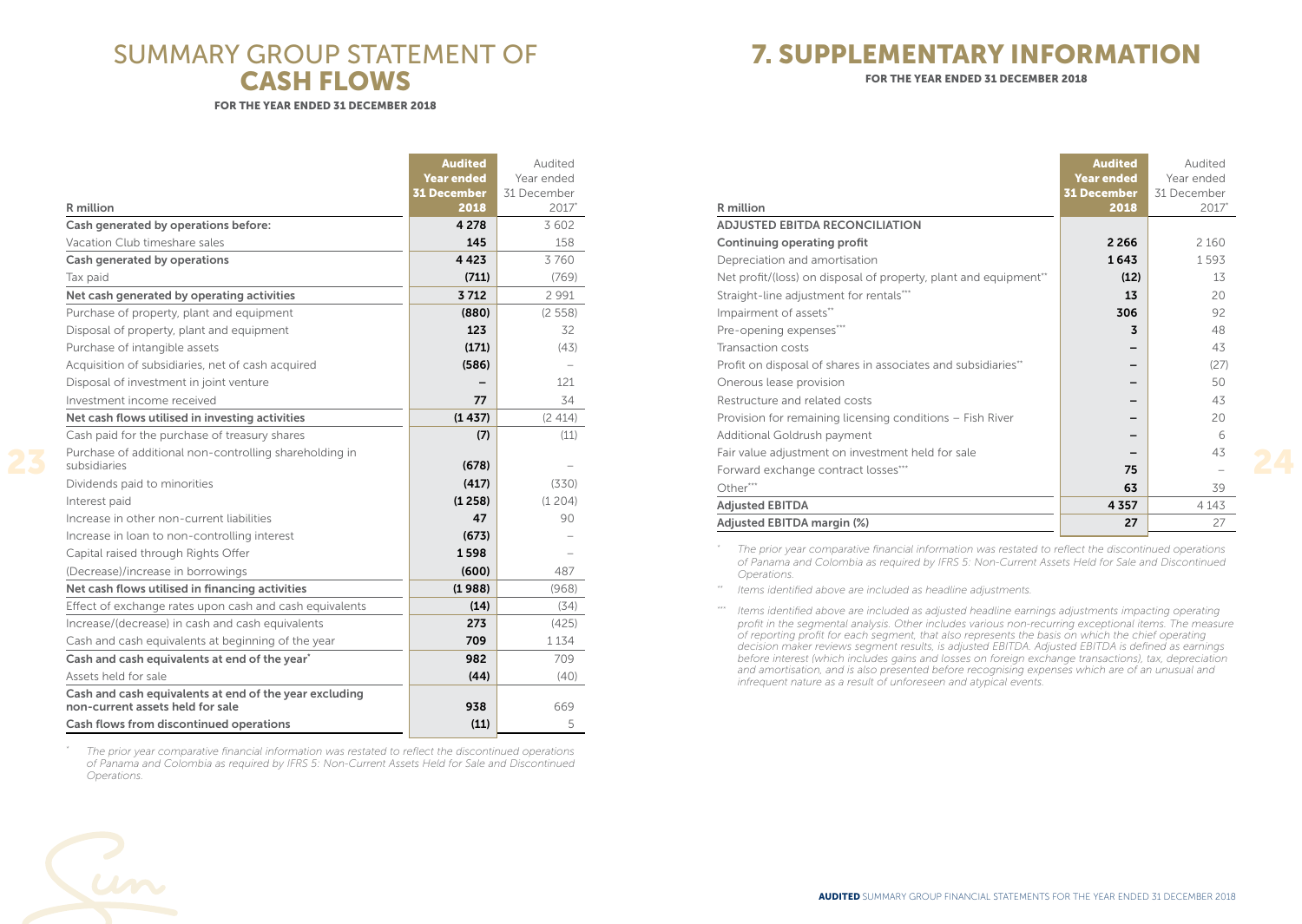### 7. SUPPLEMENTARY INFORMATION

continued

FOR THE YEAR ENDED 31 DECEMBER 2018

|                                                             | <b>Audited</b><br><b>Year ended</b><br><b>31 December</b> | Audited<br>Year ended<br>31 December |
|-------------------------------------------------------------|-----------------------------------------------------------|--------------------------------------|
|                                                             | 2018                                                      | 2017*                                |
| Number of shares ('000)                                     |                                                           |                                      |
| - for basic EPS/HEPS/adjusted HEPS                          | 115 360                                                   | 100 079                              |
| - for diluted EPS/HEPS/adjusted HEPS                        | 115 377                                                   | 100 079                              |
| Earnings/(loss) per share (cents) <sup>^</sup>              |                                                           |                                      |
| - basic                                                     | (6)                                                       | (243)                                |
| - headline                                                  | 213                                                       | (175)                                |
| - adjusted headline                                         | 316                                                       | 304                                  |
| - diluted basic                                             | (6)                                                       | (243)                                |
| - diluted headline                                          | 213                                                       | (175)                                |
| - diluted adjusted headline                                 | 316                                                       | 304                                  |
| Continuing – earnings/(loss) per share (cents) <sup>^</sup> |                                                           |                                      |
| - basic                                                     | 110                                                       | (62)                                 |
| - headline                                                  | 287                                                       | 7                                    |
| - adjusted headline                                         | 410                                                       | 486                                  |
| - diluted basic                                             | 110                                                       | (62)                                 |
| - diluted headline                                          | 287                                                       | $\overline{7}$                       |
| - diluted adjusted headline                                 | 409                                                       | 486                                  |
| Discontinued - loss per share (cents) <sup>^</sup>          |                                                           |                                      |
| - basic loss per share                                      | (116)                                                     | (181)                                |
| - headline loss per share                                   | (74)                                                      | (182)                                |
| - adjusted headline loss per share                          | (94)                                                      | (182)                                |
| - diluted basic loss per share                              | (116)                                                     | (181)                                |
| - diluted headline loss per share                           | (74)                                                      | (182)                                |
| - diluted adjusted headline loss per share                  | (93)                                                      | (182)                                |

*\* The prior year comparative financial information was restated to reflect the discontinued operations of Panama and Colombia as required by IFRS 5: Non-Current Assets Held for Sale and Discontinued Operations.*

*^ The group has restated the prior year's weighted average number of shares to reflect the effect of Rights Offer as required by IAS 33: Earnings per Share.*

|                                                                                                            | Audited            | Audited        |
|------------------------------------------------------------------------------------------------------------|--------------------|----------------|
|                                                                                                            | <b>Year ended</b>  | Year ended     |
|                                                                                                            | <b>31 December</b> | 31 December    |
|                                                                                                            | 2018               | $2017*$        |
| <b>TAX RATE RECONCILIATION</b>                                                                             |                    |                |
| Profit before tax                                                                                          | 1 1 0 8            | 774            |
| Share of associates' losses                                                                                | (8)                | (2)            |
| Adjusted profit before tax                                                                                 | 1100               | 772            |
|                                                                                                            | ℀                  | $\%$           |
| Effective tax rate                                                                                         | 61                 | 103            |
| Preference share funding                                                                                   | (3)                | (6)            |
| Depreciation on non-qualifying buildings                                                                   | (2)                | (4)            |
| Non-deductible expenditure - expenses incurred to produce                                                  |                    |                |
| exempt income                                                                                              |                    | (1)            |
| Other non-deductible expenditure                                                                           | (5)                | (20)           |
| Movement in put options                                                                                    | (1)                | (13)           |
| Exempt income - dividend income                                                                            |                    | 7              |
| Exempt income - other (lessor contribution, associated<br>income and disposal of income earning structure) |                    | $\overline{c}$ |
| Tax incentives                                                                                             | 1                  | $\mathbf{1}$   |
| Deductible foreign withholding taxes                                                                       |                    | (1)            |
| Chilean capital indexed to inflation tax adjustment                                                        | (8)                |                |
| Utilisation of tax losses not previously recognised                                                        | $\overline{2}$     |                |
| Tax losses not meeting recognition criteria                                                                | (16)               | (44)           |
| Discontinued operation – (tax losses not meeting                                                           |                    |                |
| recognition criteria)                                                                                      | (7)                |                |
| Adjustment for current tax of prior periods                                                                | $\overline{7}$     | 4              |
| Rate change                                                                                                | (1)                |                |
| South African corporate tax rate                                                                           | 28                 | 28             |
| <b>OTHER METRICS</b>                                                                                       |                    |                |
| Adjusted EBITDA to interest (times) - South Africa                                                         | 3.2                | 3.3            |
| Borrowings to adjusted EBITDA (times) - South Africa                                                       | 3,0                | 3.7            |
| Net asset value per share (Rand)                                                                           | 31.3               | 2,8            |
| Capital expenditure (R million)                                                                            | 1050               | 2 5 9 1        |
| Capital commitments (R million)                                                                            | 1496               | 1771           |

Audited

*\* The prior year comparative financial information was restated to reflect the discontinued operations of Panama and Colombia as required by IFRS 5: Non-Current Assets Held for Sale and Discontinued Operations.*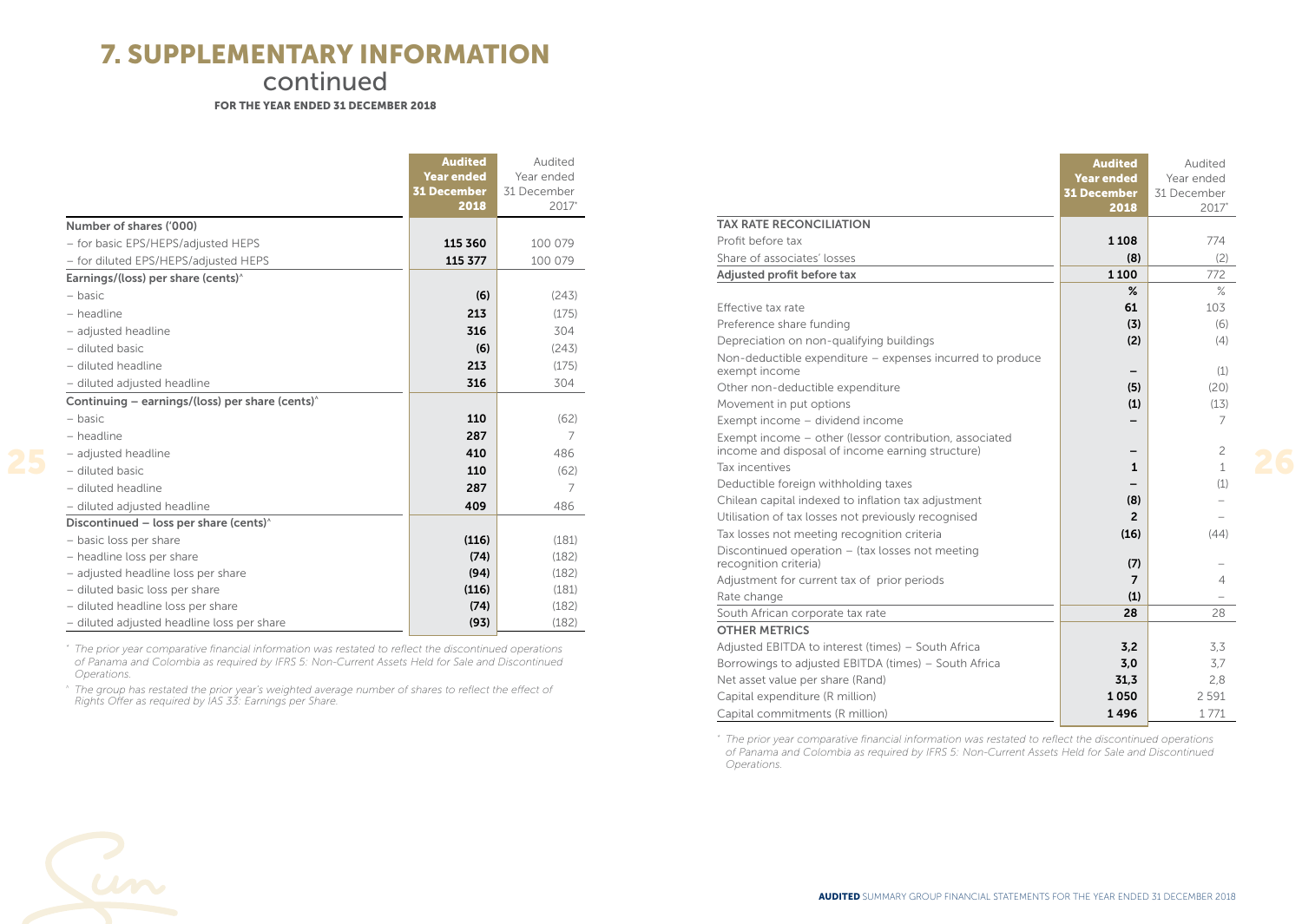### 8. SEGMENT REVIEW

FOR THE YEAR ENDED 31 DECEMBER 2018

The South African segment review is set out below:

|                                                            |                          | <b>Income</b>            |         |                          | <b>Adjusted EBITDA</b>   |                          |      | <b>Adjusted operating profit</b> |                          |
|------------------------------------------------------------|--------------------------|--------------------------|---------|--------------------------|--------------------------|--------------------------|------|----------------------------------|--------------------------|
| R million                                                  | 2018                     | $\%$                     | 2017    | 2018                     | $\%$                     | 2017                     | 2018 | ℅                                | 2017                     |
| GrandWest                                                  | 2 2 1 4                  | 3                        | 2 1 5 5 | 868                      | $\overline{c}$           | 850                      | 727  | $\mathbf{1}$                     | 721                      |
| Sun City                                                   | 1672                     | (3)                      | 1731    | 205                      | (14)                     | 237                      | (8)  | < (100)                          | 26                       |
| Sibaya                                                     | 1289                     | $\overline{c}$           | 1269    | 430                      | (2)                      | 439                      | 360  | (6)                              | 385                      |
| Carnival City                                              | 961                      | (2)                      | 980     | 231                      | (9)                      | 254                      | 163  | $\mathbf{1}$                     | 162                      |
| Boardwalk                                                  | 532                      | (4)                      | 552     | 95                       | $\overline{\phantom{0}}$ | 95                       | 23   | (15)                             | 27                       |
| Wild Coast Sun                                             | 498                      | $\overline{4}$           | 481     | 95                       | $\overline{c}$           | 93                       | 47   | $\overline{c}$                   | 46                       |
| Meropa                                                     | 308                      | $\overline{c}$           | 302     | 94                       | (2)                      | 96                       | 74   | (1)                              | 75                       |
| Windmill                                                   | 273                      | 7                        | 255     | 95                       | 20                       | 79                       | 75   | 32                               | 57                       |
| Flamingo                                                   | 165                      | (4)                      | 172     | 40                       | (15)                     | 47                       | 26   | (21)                             | 33                       |
| Golden Valley                                              | 170                      | (3)                      | 176     | 32                       | (18)                     | 39                       | 17   | (26)                             | 23                       |
| Table Bay                                                  | 341                      | (4)                      | 354     | 78                       | (12)                     | 89                       | 59   | (16)                             | 70                       |
| The Maslow                                                 | 142                      | (4)                      | 148     | (35)                     | (59)                     | (22)                     | (47) | (18)                             | (40)                     |
| Naledi                                                     | 20                       | (5)                      | 21      | (1)                      | 86                       | (7)                      | (2)  | 75                               | (8)                      |
| <b>South African casinos</b>                               | 8585                     | $\overline{\phantom{0}}$ | 8596    | 2 2 2 7                  | (3)                      | 2 2 8 9                  | 1514 | (4)                              | 1577                     |
| Sun Slots                                                  | 1 1 6 2                  | 10                       | 1060    | 287                      | 15                       | 249                      | 222  | 34                               | 166                      |
| SunBet                                                     | 77                       | 57                       | 49      | 8                        | >100                     | $\overline{c}$           | 6    | >100                             | $\overline{\phantom{m}}$ |
| <b>Comparable South</b><br>African operations <sup>*</sup> | 9824                     | $\mathbf 1$              | 9705    | 2522                     | (1)                      | 2 5 4 0                  | 1742 | $\overline{\phantom{0}}$         | 1743                     |
| Time Square                                                | 1247                     | 51                       | 827     | 305                      | 66                       | 184                      | 69   | >100                             | 26                       |
| <b>South African</b><br>operations including               |                          |                          |         |                          |                          |                          |      |                                  |                          |
| <b>Time Square</b>                                         | 11 0 71                  | 5                        | 10 532  | 2827                     | $\overline{4}$           | 2724                     | 1811 | $\overline{c}$                   | 1769                     |
| Carousel                                                   | 163                      | (34)                     | 246     | (15)                     | < (100)                  | 28                       | (33) | < (100)                          | 10                       |
| <b>Fish River</b>                                          | $\overline{\phantom{m}}$ | (100)                    | 21      | (1)                      | 95                       | (21)                     | (1)  | 96                               | (23)                     |
| Morula                                                     | $\overline{\phantom{m}}$ | (100)                    | 38      | (1)                      | 75                       | (4)                      | (1)  | 80                               | (5)                      |
| Management                                                 |                          |                          |         |                          |                          |                          |      |                                  |                          |
| companies                                                  | 569                      | (4)                      | 593     | 175                      | (9)                      | 193                      | 150  | (11)                             | 168                      |
| Inter-company<br>management fees                           | (549)                    | $\overline{\phantom{0}}$ | (548)   | $\overline{\phantom{0}}$ | $\overline{\phantom{0}}$ | $\overline{\phantom{0}}$ |      | $\overline{\phantom{0}}$         |                          |
|                                                            | 11 2 5 4                 | 3                        | 10 882  | 2985                     | $\overline{c}$           | 2920                     | 1926 | $\qquad \qquad -$                | 1919                     |
|                                                            |                          |                          |         |                          |                          |                          |      |                                  |                          |

*\* Comparable South African operations exclude Time Square, Carousel, management companies, Morula and Fish River.*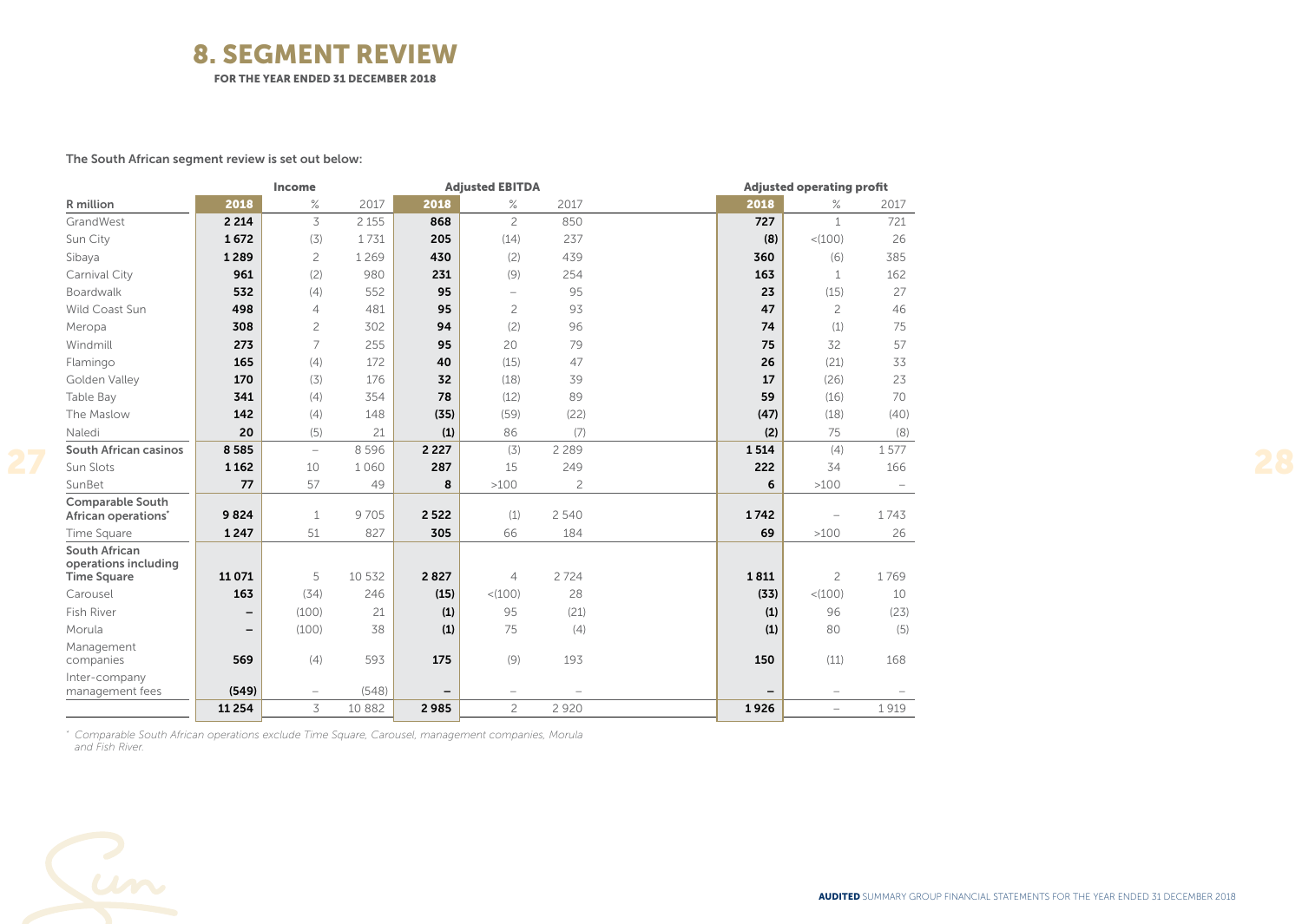## 8. SEGMENT REVIEW continued SEGMENTAL INCOME ANALYSIS

FOR THE YEAR ENDED 31 DECEMBER 2018

|                         |                          |                          |                          |                          | <b>Net gaming wins</b>   |                          |                                                      |                          |                          |                          |                 |                          | <b>Revenue from contracts with customers</b> |                          |                          |                          |                          |          |
|-------------------------|--------------------------|--------------------------|--------------------------|--------------------------|--------------------------|--------------------------|------------------------------------------------------|--------------------------|--------------------------|--------------------------|-----------------|--------------------------|----------------------------------------------|--------------------------|--------------------------|--------------------------|--------------------------|----------|
|                         | <b>Total net</b>         |                          |                          |                          |                          |                          | <b>Alternate Gaming</b>                              |                          |                          |                          |                 |                          |                                              |                          |                          |                          |                          |          |
|                         | gaming wins              |                          |                          | <b>Tables</b>            | <b>Slots</b>             |                          | income                                               |                          | <b>Total revenue</b>     |                          | <b>Rooms</b>    |                          | <b>Food &amp; Beverage</b>                   |                          | Other                    |                          | <b>Total income</b>      |          |
| R million               | 2018                     | 2017                     | 2018                     | 2017*                    | 2018                     | 2017*                    | 2018                                                 | 2017*                    | 2018                     | 2017                     | 2018            | 2017*                    | 2018                                         | 2017                     | 2018                     | 2017*                    | 2018                     | 2017*    |
| South African           |                          |                          |                          |                          |                          |                          |                                                      |                          |                          |                          |                 |                          |                                              |                          |                          |                          |                          |          |
| operations              | 8878                     | 8 5 2 0                  | 1457                     | 1343                     | 6 1 8 2                  | 6 0 6 8                  | 1239                                                 | 1109                     | 2925                     | 2 9 1 0                  | 990             | 976                      | 903                                          | 921                      | 1032                     | 1 0 1 3                  | 11803                    | 11 4 3 0 |
| GrandWest               | 2 1 2 1                  | 2066                     | 347                      | 327                      | 1774                     | 1739                     | $\overline{\phantom{a}}$                             |                          | 93                       | 89                       | $\overline{2}$  | $\overline{c}$           | 62                                           | 61                       | 29                       | 26                       | 2 2 1 4                  | 2 1 5 5  |
| Sun City                | 512                      | 577                      | 113                      | 127                      | 399                      | 450                      | $\overline{\phantom{0}}$                             |                          | 1160                     | 1 1 5 4                  | 495             | 498                      | 363                                          | 388                      | 302                      | 268                      | 1672                     | 1731     |
| Sibaya                  | 1199                     | 1183                     | 292                      | 289                      | 907                      | 894                      | $\qquad \qquad -$                                    |                          | 90                       | 86                       | 18              | 14                       | 65                                           | 62                       | $\overline{7}$           | 10                       | 1289                     | 1269     |
| Time Square             | 1096                     | 744                      | 314                      | 223                      | 782                      | 521                      |                                                      |                          | 151                      | 83                       | 25              |                          | 96                                           | 66                       | 30                       | 17                       | 1 2 4 7                  | 827      |
| Carnival City           | 891                      | 901                      | 163                      | 162                      | 728                      | 739                      | $\overline{\phantom{0}}$                             |                          | 70                       | 79                       | 5               | 6                        | 46                                           | 50                       | 19                       | 23                       | 961                      | 980      |
| Boardwalk               | 439                      | 452                      | 52                       | 48                       | 387                      | 404                      | $\overline{\phantom{0}}$                             |                          | 93                       | 100                      | 38              | 36                       | 41                                           | 50                       | 14                       | 14                       | 532                      | 552      |
| Wild Coast Sun          | 387                      | 373                      | 68                       | 52                       | 319                      | 321                      | $\overline{\phantom{m}}$                             |                          | 111                      | 108                      | 39              | 39                       | 40                                           | 37                       | 32                       | 32                       | 498                      | 481      |
| Carousel                | 144                      | 225                      | 11                       | 19                       | 133                      | 206                      | $\qquad \qquad -$                                    |                          | 19                       | 21                       | -5              | 6                        | $\overline{\phantom{m}}$                     | $\overline{\phantom{0}}$ | 14                       | 15                       | 163                      | 246      |
| Meropa                  | 271                      | 275                      | 32                       | 29                       | 239                      | 246                      | $\overline{\phantom{0}}$                             |                          | 37                       | 27                       | 10              | $\overline{4}$           | 26                                           | 21                       | $\mathbf{1}$             | $\overline{c}$           | 308                      | 302      |
| Table Bay               | $\qquad \qquad$          | $\overline{\phantom{a}}$ |                          |                          | $\overline{\phantom{m}}$ |                          | $\overline{\phantom{0}}$                             |                          | 341                      | 354                      | 263             | 270                      | 70                                           | 76                       | 8                        | 8                        | 341                      | 354      |
| Windmill                | 260                      | 243                      | 45                       | 45                       | 215                      | 198                      | $\overline{\phantom{0}}$                             |                          | 13                       | 12                       |                 | $\overline{\phantom{0}}$ | 13                                           | 12                       |                          | $\overline{\phantom{0}}$ | 273                      | 255      |
| Sun Slots               | 1 1 6 2                  | 1060                     | $\overline{\phantom{m}}$ | $\overline{\phantom{0}}$ | $\overline{\phantom{m}}$ | $\overline{\phantom{0}}$ | 1 1 6 2                                              | 1060                     | $\overline{\phantom{0}}$ | $\overline{\phantom{0}}$ |                 |                          | $\qquad \qquad -$                            | $\overline{\phantom{0}}$ |                          | $\overline{\phantom{0}}$ | 1162                     | 1060     |
| Morula                  | $\overline{\phantom{m}}$ | 36                       | $\overline{\phantom{m}}$ | $\overline{4}$           | $\overline{\phantom{a}}$ | 32                       | $\overline{\phantom{m}}$                             |                          | $\overline{\phantom{m}}$ | $\overline{c}$           | $\qquad \qquad$ | $\overline{\phantom{0}}$ | $\overline{\phantom{m}}$                     | $\overline{c}$           | -                        | $\overline{\phantom{0}}$ | $\overline{\phantom{0}}$ | 38       |
| Flamingo                | 150                      | 158                      | 12                       | 10                       | 138                      | 148                      | $\overline{\phantom{0}}$                             |                          | 15                       | 14                       |                 | $\overline{\phantom{0}}$ | 13                                           | 14                       | $\overline{2}$           | $\overline{\phantom{0}}$ | 165                      | 172      |
| Golden Valley           | 152                      | 160                      | 8                        | 8                        | 144                      | 152                      | $\overline{\phantom{0}}$                             |                          | 18                       | 16                       | 5               | 3                        | 11                                           | 12                       | $\overline{2}$           | $\mathbf{1}$             | 170                      | 176      |
| SunBet                  | 77                       | 49                       |                          | $\overline{\phantom{0}}$ |                          | $\overline{\phantom{0}}$ | 77                                                   | 49                       |                          | $\overline{\phantom{0}}$ |                 |                          | $\qquad \qquad -$                            | $\overline{\phantom{0}}$ |                          |                          | 77                       | 49       |
| Maslow                  | $\overline{\phantom{0}}$ |                          | $\qquad \qquad -$        | $\overline{\phantom{0}}$ |                          |                          | $\overline{\phantom{0}}$                             |                          | 142                      | 148                      | 84              | 88                       | 54                                           | 57                       | 4                        | 3                        | 142                      | 148      |
| Other operating         |                          |                          |                          |                          |                          |                          |                                                      |                          |                          |                          |                 |                          |                                              |                          |                          |                          |                          |          |
| segments                | 17                       | 18                       | $\qquad \qquad -$        | $\overline{\phantom{0}}$ | 17                       | 18                       | $\qquad \qquad -$                                    |                          | 4                        | 24                       | 1               | 10                       | 3                                            | 13                       | $\overline{\phantom{0}}$ | 1                        | 21                       | 42       |
| Management and          |                          |                          |                          |                          |                          |                          |                                                      |                          |                          |                          |                 |                          |                                              |                          |                          |                          |                          |          |
| corporate office        | $\overline{\phantom{m}}$ | $\overline{\phantom{a}}$ | $\overline{\phantom{m}}$ | $\overline{\phantom{m}}$ | $\overline{\phantom{a}}$ | $\overline{\phantom{0}}$ | $\overline{\phantom{a}}$                             |                          | 568                      | 593                      |                 | $\overline{\phantom{a}}$ | $\overline{\phantom{m}}$                     | $\overline{\phantom{a}}$ | 568                      | 593                      | 568                      | 593      |
| Nigerian operations     | 60                       | 57                       | 11                       | 10                       | 49                       | 47                       | $\overline{\phantom{m}}$                             | $\overline{\phantom{0}}$ | 88                       | 86                       | 47              | 41                       | 41                                           | 41                       | $\overline{\phantom{a}}$ | $\overline{4}$           | 148                      | 143      |
| Latam operations        | 4 2 6 1                  | 3759                     | 798                      | 720                      | 3463                     | 3039                     | $\qquad \qquad -$                                    | $\overline{\phantom{a}}$ | 757                      | 567                      | 292             | 224                      | 450                                          | 334                      | 15                       | 9                        | 5 0 18                   | 4 3 2 6  |
| Monticello              | 1692                     | 1546                     | 489                      | 466                      | 1 2 0 3                  | 1080                     | $\overline{\phantom{0}}$                             | $\overline{\phantom{0}}$ | 212                      | 127                      | 8               | 16                       | 199                                          | 111                      | 5                        |                          | 1904                     | 1673     |
| Dreams SCJ licences     | 1 2 2 7                  | 1180                     | 84                       | 86                       | 1143                     | 1094                     | $\overline{\phantom{m}}$                             |                          | 354                      | 352                      | 159             | 178                      | 193                                          | 174                      | $\mathbf{2}$             | $\overline{\phantom{0}}$ | 1581                     | 2 3 6 7  |
| Dreams Municipal        | 739                      | 756                      | 74                       | 87                       | 665                      | 669                      |                                                      | -                        | 84                       | 79                       | 27              | 30                       | 53                                           | 49                       | 4                        | $\overline{\phantom{a}}$ | 823                      |          |
| licences<br>Chile total | 3 6 5 8                  | 3 4 8 2                  | 647                      | 639                      | 3 0 1 1                  | 2843                     | $\overline{\phantom{m}}$<br>$\overline{\phantom{a}}$ | $\overline{\phantom{a}}$ | 650                      | 558                      | 194             | 224                      | 445                                          | 334                      | 11                       | $\overline{\phantom{a}}$ | 4308                     | 4 0 4 0  |
| Sun Chile office        | $\overline{\phantom{0}}$ | $\overline{\phantom{0}}$ | $\overline{\phantom{0}}$ | $\overline{\phantom{0}}$ |                          |                          | $\overline{\phantom{m}}$                             | $\overline{\phantom{0}}$ | $\overline{\phantom{0}}$ | 9                        |                 |                          | $\qquad \qquad -$                            | $\overline{\phantom{0}}$ |                          | 9                        | $\overline{\phantom{0}}$ | 9        |
| Dreams Peru             |                          |                          |                          |                          |                          |                          |                                                      |                          |                          |                          |                 |                          |                                              |                          |                          |                          |                          |          |
| excluding Thunderbird   | 287                      | 277                      | 85                       | 81                       | 202                      | 196                      | $\overline{\phantom{0}}$                             |                          | 1                        | $\overline{\phantom{0}}$ |                 |                          | -                                            | $\overline{\phantom{0}}$ | $\mathbf{1}$             | $\overline{\phantom{0}}$ | 288                      | 277      |
| Thunderbird             | 189                      | $\overline{\phantom{0}}$ | 56                       | $\overline{\phantom{0}}$ | 133                      | $\overline{\phantom{0}}$ |                                                      |                          | 5                        | $\overline{\phantom{0}}$ |                 |                          | 5                                            | $\overline{\phantom{0}}$ |                          | $\overline{\phantom{0}}$ | 194                      |          |
| Mendoza                 | 127                      | $\overline{\phantom{0}}$ | 10                       | $\overline{\phantom{0}}$ | 117                      | $\overline{\phantom{0}}$ | $\overline{\phantom{0}}$                             |                          | 101                      | $\overline{\phantom{a}}$ | 98              |                          | $\qquad \qquad -$                            | $\overline{\phantom{0}}$ | 3                        | $\overline{\phantom{a}}$ | 228                      |          |
| Inter-company           |                          |                          |                          |                          |                          |                          |                                                      |                          |                          |                          |                 |                          |                                              |                          |                          |                          |                          |          |
| management fees         |                          |                          |                          | $\overline{\phantom{0}}$ |                          | $\overline{\phantom{0}}$ | $\overline{\phantom{0}}$                             |                          | (549)                    | (548)                    |                 |                          | $\overline{\phantom{m}}$                     |                          | (549)                    | (548)                    | (549)                    | (548)    |
| Total                   | 13 199                   | 12 3 3 6                 | 2 2 6 6                  | 2 0 7 3                  | 9694                     | 9 1 5 4                  | 1239                                                 | 1109                     | 3 2 2 1                  | 3 0 1 5                  | 1329            | 1 2 4 1                  | 1394                                         | 1296                     | 498                      | 478                      | 16 4 20                  | 15 3 5 1 |

*\* The prior year comparative financial information was restated to reflect the discontinued operations of Panama and Colombia as required by IFRS 5:Non-Current Assets Held for Sale and Discontinued Operations, as well as for IFRS 15 net gaming wins, which was previously disclosed as revenue.*

*Income streams are reported on separately as below:*

### *Income outside the scope of IFRS 15:*

*Tables and Slots: Income from casino gambling operations.*

*Alternate Gaming income: Income from Sun Slots (including LPM gaming wins) and SunBet*

*IFRS 15: Revenue from Contracts with Customers:*

*Food and Beverage: Revenue from bars, restaurant and conferencing operations. Rooms: Revenue from hotel rooms operations.*

*Other: Revenue from entertainment, conferencing, Vacation Club and other.*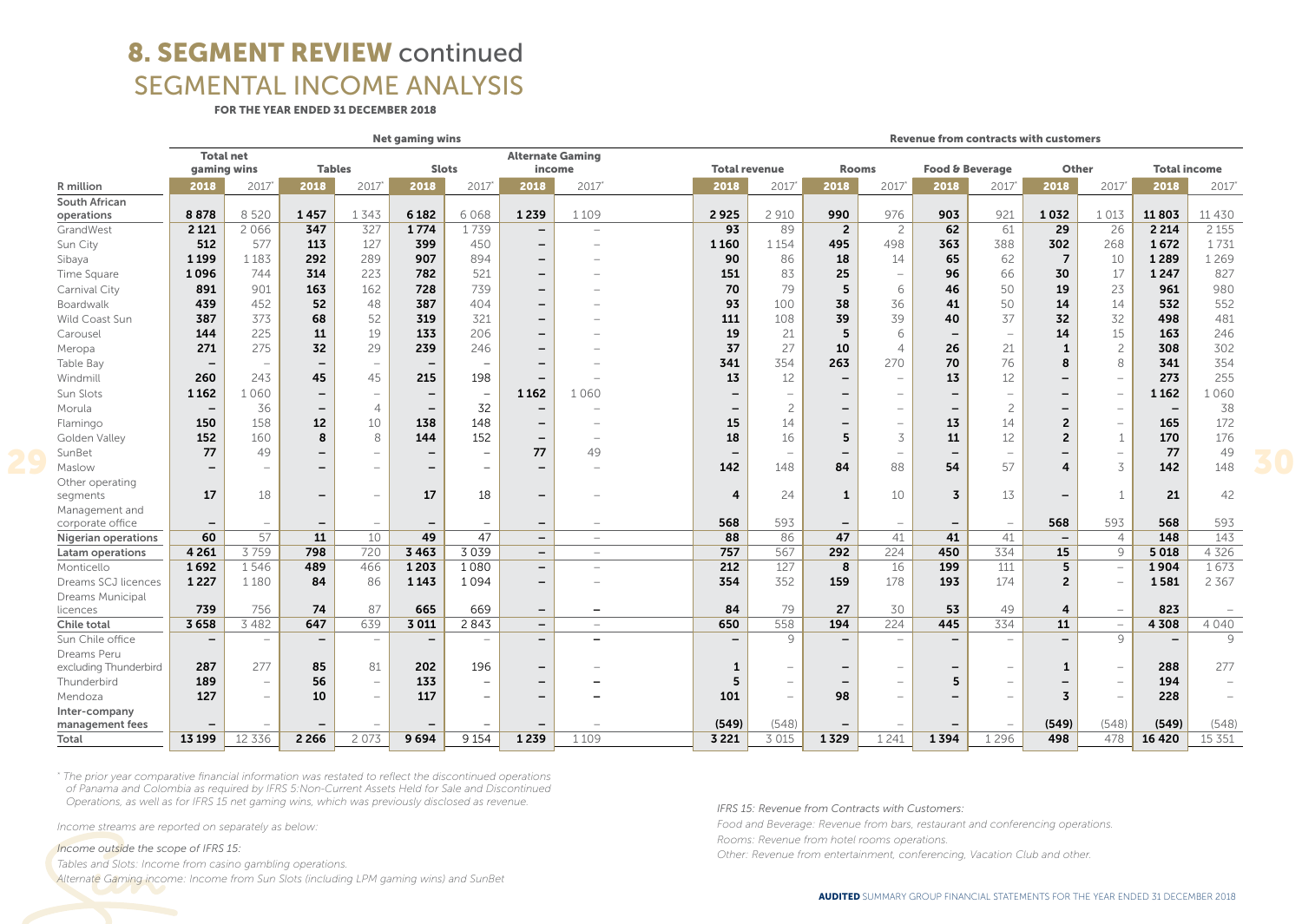GrandWest's income increased 3% to R2.2 billion and adjusted EBITDA increased 2% to R868 million. Slots income was up 2% while tables income was up 6%.

Sun City experienced difficult trading conditions, with income down 3%. Tables were impacted by a lower drop, while slots continued to come under pressure in the local market following the opening of a third Electronic Bingo Terminal (EBT) outlet in Rustenburg in October 2017. Rooms revenue was 1% lower than the prior year with occupancy down 5% at 67% and the average room rate up 3% at R1 823. Occupancy was partly impacted by the severe hailstorm on 15 December 2018 which resulted in the resort temporarily losing a number of rooms. Included in Sun City's results is a business interruption claim of R25 million as a result of the storm. As a result of the lower income and the high fixed cost base, adjusted EBITDA was down 14% compared to the prior year.

**Sibaya** income increased by 2% while adjusted EBITDA decreased by 2%, impacted by the VAT increase and legal fees for litigation relating to the award of the EBT licences in the province. We continue to challenge the award of these licences on the basis that the correct process has not been followed. The Sibaya Privé and Food and Beverage refurbishments were completed during the third quarter of the year.

**Time Square** achieved income of R1.3 billion and adjusted EBITDA of R305 million. Casino market share for the year was at 13.5% although for the second half of the year market share was 14.2% reflecting steady growth, which has continued in the early part of 2019 where revenue for January and February were up 9% and 32% respectively. The hotel achieved occupancy of 48% at a room rate of R1 197.

Carnival City income decreased 2% with adjusted EBITDA down 9%. Although the property experienced an increase in footfall, average spend continued to drop. The Carnival City Privé and a number of the hotel rooms will be refurbished during 2019.

**Boardwalk's** income decreased 4% with casino income down by 3% and adjusted EBITDA in line with the prior year following certain restructures and cost-cutting initiatives. The property is currently undergoing a comprehensive restructure which will result in further cost reductions.

The shopping mall development is progressing, albeit at a slower pace than we would have preferred. We currently have two experienced retail mall developers who have expressed interest in investing in and developing the mall. The development will likely commence in the second half of 2019.

Wild Coast Sun increased income by 4% and adjusted EBITDA by 2%. We submitted our bid for the casino licence renewal on 31 January. The current licence expiring in August 2019.

The Table Bay was impacted by the water crisis in Cape Town, which resulted in a number of cancellations and a slowdown in bookings, in the first half of the year. The situation has however improved and we have noticed a pickup in bookings towards the end of the year. Room occupancy decreased by 6% to 69% and the average room rate improved by 6% to R3 188.

The small urban casinos, which include Meropa (Limpopo), Windmill (Free State), Flamingo (Northern Cape) and Golden Valley (Western Cape) collectively grew their income by 1% while maintaining adjusted EBITDA in line with the prior year.

The **Carousel** has been severely impacted by Time Square, resulting in income declining by 34%. We have received approval from the North West Gambling Board to restructure operations. The restructure will result in the closure of the tables department, a reduction in slots to 400 and a reduction in headcount. Consultations with the union have commenced.

Sun Slots continues to trade well with income and adjusted EBITDA increasing by 10% and 15% respectively.

Management fees and related income of R569 million remained in line with the comparative period, due primarily to lower development fees. Management company costs of R402 million were R24 million higher than the prior year, largely due to the roll out of shared services and the insourcing of our own creative and design team.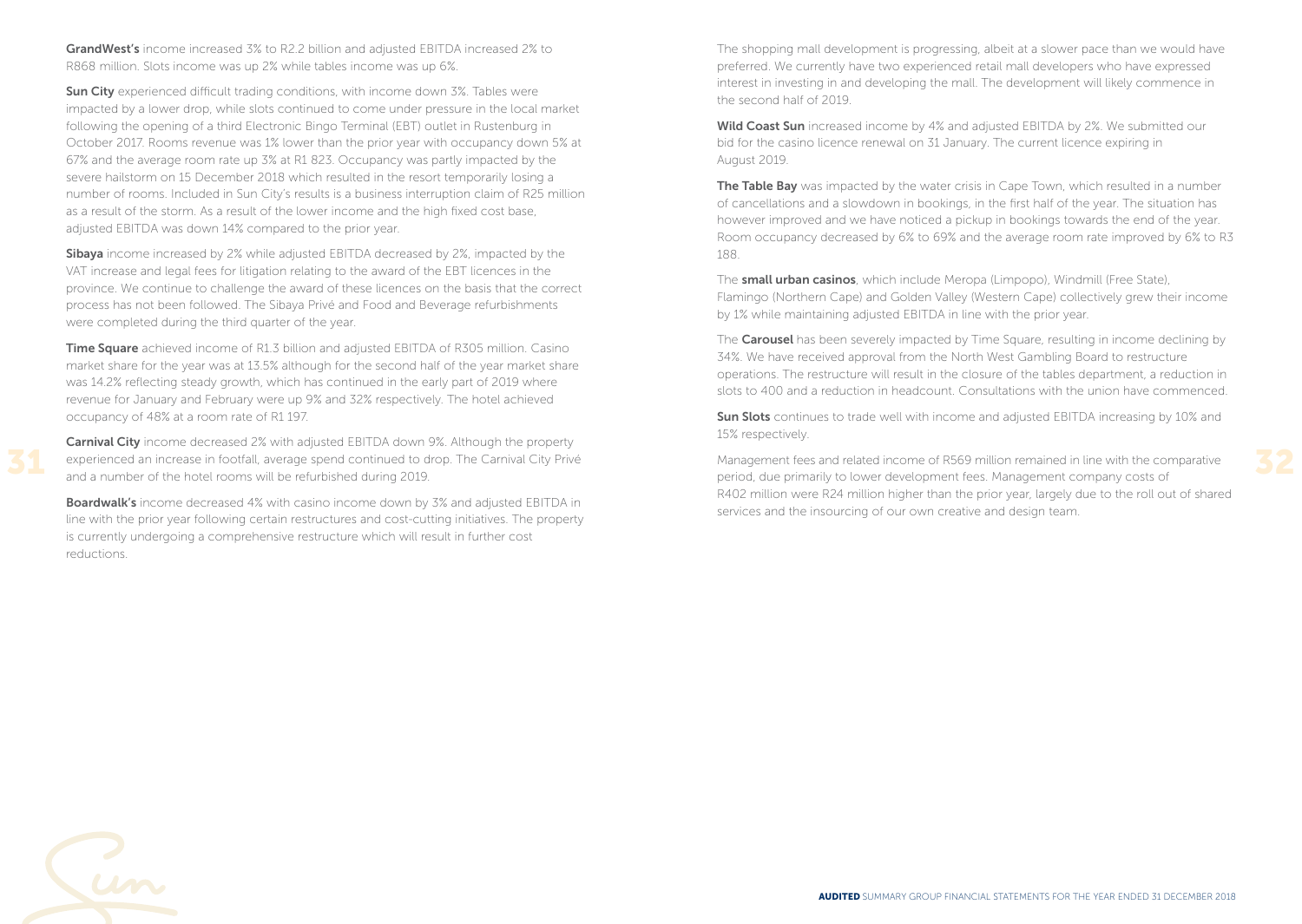### 8. SEGMENT REVIEW continued

FOR THE YEAR ENDED 31 DECEMBER 2018

|                                    | <b>Income</b> |                          | <b>Adjusted EBITDA</b> |         |  | amortisation | Depreciation and |       | <b>Operating profit</b> |  |  |
|------------------------------------|---------------|--------------------------|------------------------|---------|--|--------------|------------------|-------|-------------------------|--|--|
|                                    |               |                          |                        |         |  |              |                  |       |                         |  |  |
| R million                          | 2018          | 2017                     | 2018                   | 2017    |  | 2018         | 2017             | 2018  | 2017                    |  |  |
| Monticello                         | 1904          | 1674                     | 573                    | 417     |  | (168)        | (152)            | 405   | 265                     |  |  |
| Sun Dreams SCJ licences            | 1581          | 1532                     | 612                    | 586     |  | (38)         | (35)             | 574   | 551                     |  |  |
| Sun Dreams municipal licences      | 823           | 834                      | 287                    | 303     |  | (37)         | (47)             | 250   | 256                     |  |  |
| Sun Chile office                   |               | 9                        | (8)                    | 8       |  |              |                  | (8)   | 8                       |  |  |
| Central office <sup>*</sup>        |               | $\overline{\phantom{a}}$ | (193)                  | (132)   |  | (154)        | (145)            | (348) | (276)                   |  |  |
| Chile operations                   | 4 3 0 8       | 4049                     | 1 2 7 1                | 1 1 8 2 |  | (397)        | (379)            | 873   | 804                     |  |  |
| Peru excluding Thunderbird Resorts | 288           | 277                      | 32                     | 33      |  | (39)         | (35)             | (7)   | (3)                     |  |  |
| Comparable operations**            | 4596          | 4 3 2 6                  | 1303                   | 1 2 1 5 |  | (436)        | (414)            | 866   | 801                     |  |  |
| Thunderbird                        | 194           | $\overline{\phantom{a}}$ | 25                     |         |  | (11)         | -                | 14    |                         |  |  |
| Mendoza                            | 228           | $\overline{\phantom{a}}$ | 36                     |         |  | (10)         |                  | 26    |                         |  |  |
| Total continuing operations        | 5018          | 4 3 2 6                  | 1363                   | 1 2 1 5 |  | (457)        | (414)            | 906   | 801                     |  |  |
|                                    |               |                          |                        |         |  |              |                  |       |                         |  |  |

#### The Latam segment review is set out below:

*\* PPA adjustment included in central office.*

*\*\* Comparable operations excludes Thunderbird, Mendoza, and the two discontinued units: Ocean Sun and Sun Nao.*

Our Latam operations performed well with income growing 6% to R4.3 billion and adjusted EBITDA increasing 8% to R1.3 billion. Sun Dreams' growth was achieved on the back of a strong second half with revenue up 16% and adjusted EBITDA up 12%. Monticello revenue was up 8% and adjusted EBITDA 12% in the second half. The increase in income is partly due to Monticello being closed in July 2017 for 12 days following the unfortunate shooting incident. Monticello benefited from a new arena which opened in June 2017 and a refresh of its restaurant offering. Monticello's adjusted EBITDA also improved due to certain costs being moved from Monticello to the central office to align with other Sun Dreams' properties. Iquique, which is located in a copper mining region, was impacted by a stagnating local economy as well as a lack of investment in the property due to the imminent expiry of the current licence in 2020 when the casino will be relocated to new premises.

The Peruvian operations (excluding Thunderbird Resorts) increased income by 4% while adjusted EBITDA remained in line with the prior comparative period. Thunderbird Resorts, which acquisition was effective 11 April 2018, generated revenue of R194 million and adjusted EBITDA of R25 million. The acquisition of the Park Hyatt Hotel, Casino & Spa in Mendoza, Argentina became unconditional on 11 July 2018 and has performed ahead of expectations in US dollar terms with a strong performance from the hotel. Its US dollar based income was offset partly by the casino that was impacted by the weak currency.

The closure of the International VIP Business and the 66th floor of the Ocean Sun Casino in Panama led to a decrease in income and a significant reduction in costs. We are pursuing opportunities to dispose of the business but until we do so we will continue to operate the casino. Following the closure of the Sun Nao Casino in Colombia, we opened a few small low-cost slot halls utilising the machines and tables from the Sun Nao Casino. The group will dispose of these operations to another Colombian operator and will take a minority stake in the business. We settled the outstanding rental for the Sun Nao Casino at US\$1.5 million, US\$2.3 million below what we had provided for. Both the Colombian and Panama operations are accounted for as discontinued operations.

Depreciation and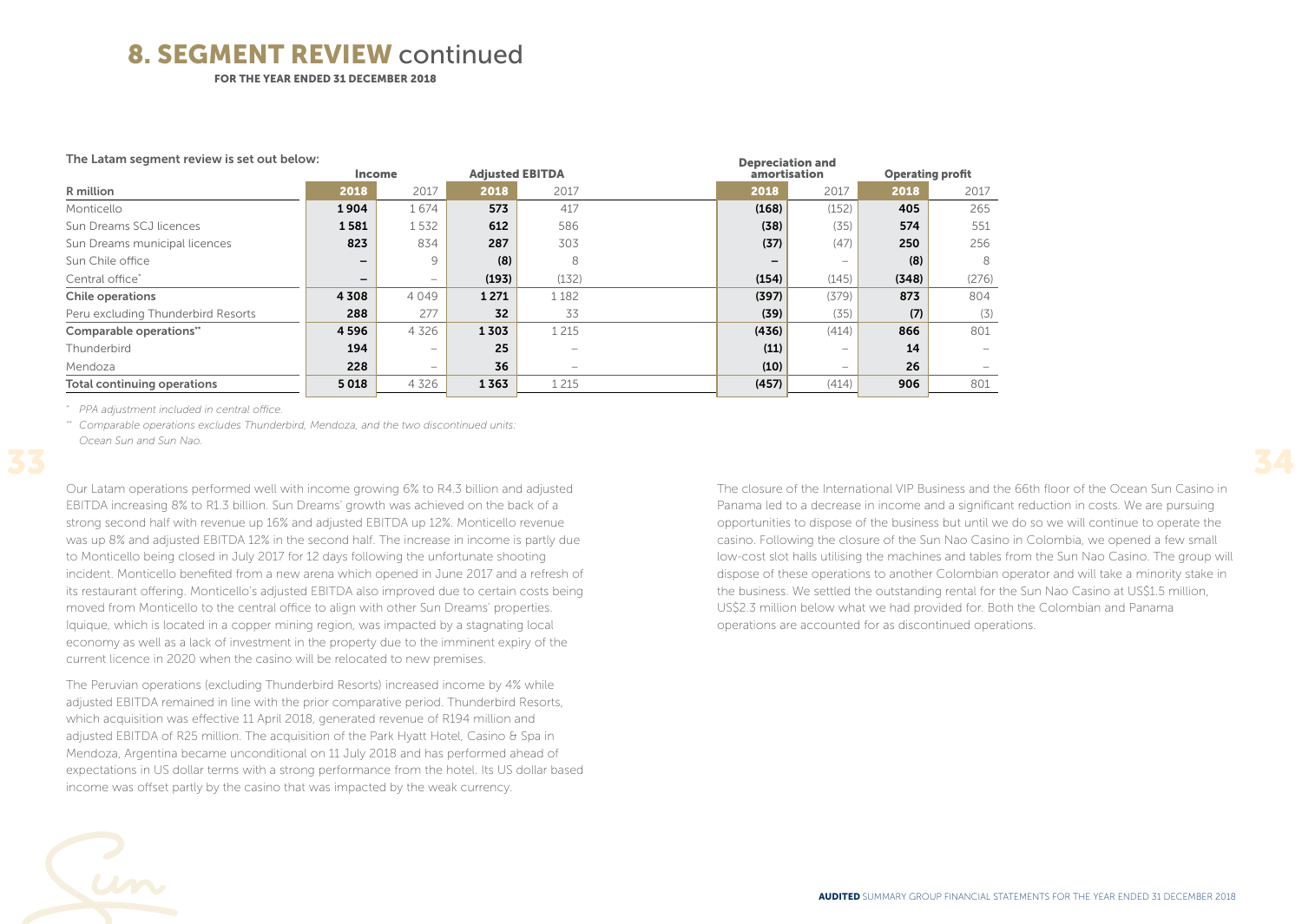### 9. GROUP BORROWINGS

FOR THE YEAR ENDED 31 DECEMBER 2018

| R million                            |                   |            | Sun           |
|--------------------------------------|-------------------|------------|---------------|
|                                      | <b>Total debt</b> | Minorities | International |
| South Africa                         | 9 1 7 4           | 1310       | 7864          |
| SunWest                              | 728               | 256        | 472           |
| Afrisun Gauteng                      | 608               | 32         | 576           |
| Afrisun KZN                          | 276               | 92         | 184           |
| Emfuleni                             | 507               | 76         | 431           |
| <b>Wild Coast</b>                    | 234               | 70         | 164           |
| Meropa                               | 74                | 21         | 53            |
| Teemane                              | 73                | 18         | 55            |
| Windmill                             | 74                | 20         | 54            |
| Golden Valley                        | (12)              | (4)        | (8)           |
| Sun Slots                            | 24                | 7          | 17            |
| Time Square                          | 5070              | 722        | 4348          |
| Management and corporate             | 1518              |            | 1518          |
| Nigeria                              | 602               | 305        | 297           |
| Shareholder loans                    | 927               | 470        | 457           |
| Sun International inter-company debt | (325)             | (165)      | (160)         |
| Latam                                | 4890              | 1461       | 3 4 2 9       |
| Sun Dreams                           | 4 1 0 3           | 1461       | 2642          |
| Sun Chile                            | 787               |            | 787           |
| 31 December 2018                     | 14 6 6 6          | 3076       | 11 590        |
| 31 December 2017                     | 14 9 95           | 2654       | 12 341        |

### DEBT COVENANTS

|                         | <b>South Africa</b> |          | <b>Sun Dreams</b> |          |
|-------------------------|---------------------|----------|-------------------|----------|
|                         | <b>Actual</b>       | Covenant | <b>Actual</b>     | Covenant |
| Debt to adjusted EBITDA | 3.0x                | 3.5x     | 3.0x              | 4.5x     |
| Interest cover          | 3.2x                | 3.0x     |                   |          |

### **BORROWINGS**

In June 2018, Sun International concluded an equity capital raise through a renounceable rights offer (Rights Offer) when it successfully raised an amount of R1.6 billion. The funds from the Rights Offer were utilised to settle debt.

Sun International's borrowings as at 31 December 2018 were R14.7 billion, decreasing from R15.0 billion in December 2017. South African debt reduced from R11.4 billion at 31 December 2017 to R9.2 billion due to strong cash flows and the Rights Offer. Latam debt, however, increased following the raising of a 10-year bond by Sun Dreams for the acquisition of a minority's 20% interest in Sun Dreams, which was funded by Sun Dreams.

The group's statement of financial position remains resilient and the operations continue to generate strong cash flows. The group continues to trade within its debt covenant levels. The group has unutilised borrowing facilities of R1.4 billion and available cash balances of R938 million.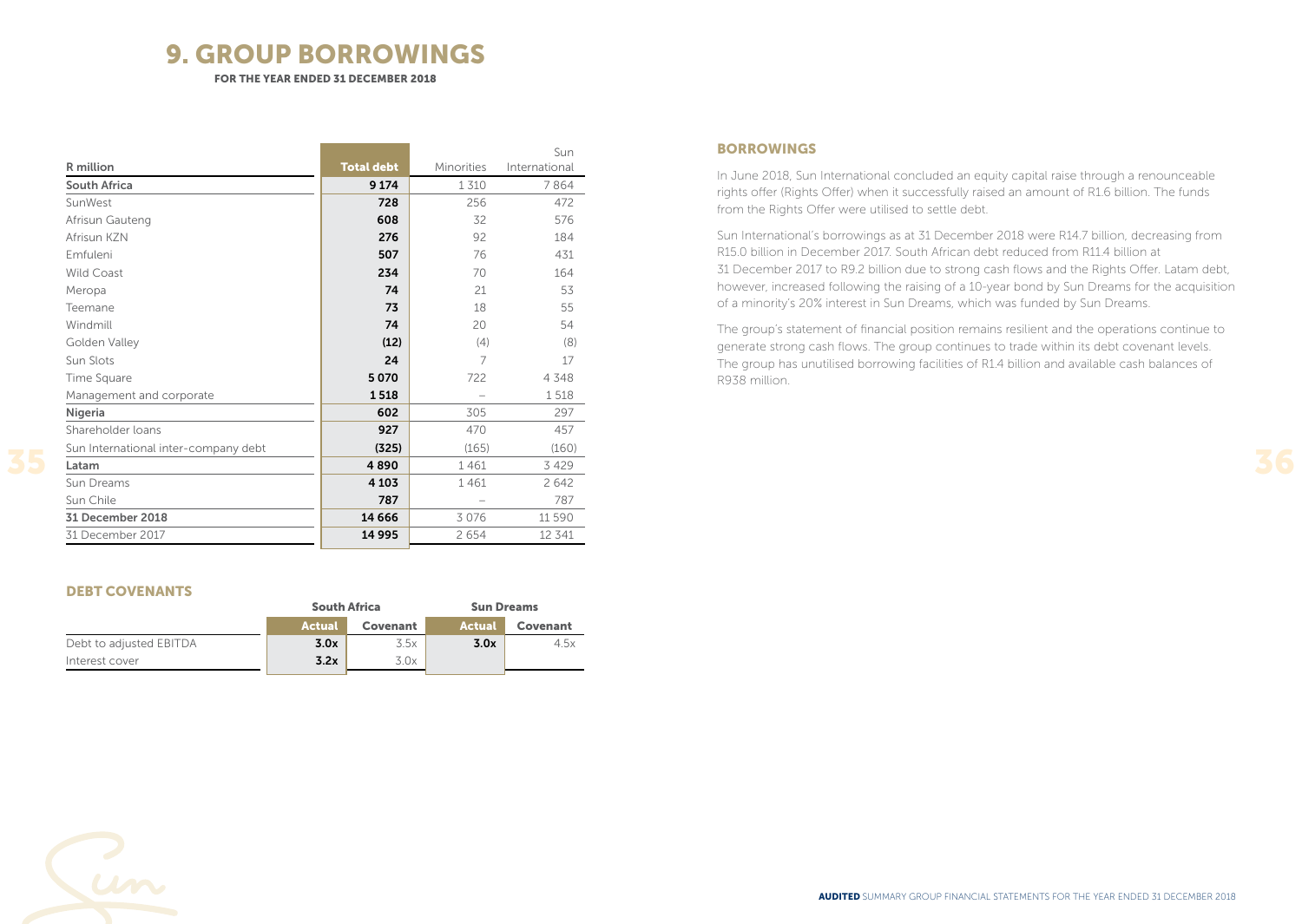### 10. CAPITAL EXPENDITURE

FOR THE YEAR ENDED 31 DECEMBER 2018

## 11. ACQUISITION OF SUBSIDIARIES

FOR THE YEAR ENDED 31 DECEMBER 2018

|                                                | <b>December</b> |
|------------------------------------------------|-----------------|
|                                                | 12 months       |
| R million                                      | <b>Actual</b>   |
| South African operations                       |                 |
| Expansionary                                   |                 |
| Time Square                                    | 126             |
| Refurbishment and ongoing                      |                 |
| Sun City                                       | 134             |
| GrandWest                                      | 110             |
| Sibaya                                         | 72              |
| Sun Slots                                      | 105             |
| Time Square                                    | 14              |
| Other                                          | 187             |
|                                                | 622             |
| <b>Total South African capital expenditure</b> | 748             |
| Latam operations                               |                 |
| Expansionary                                   | 85              |
| Refurbishment and ongoing                      | 205             |
| Total Latam capital expenditure                | 290             |
| <b>Nigerian operations</b>                     |                 |
| Refurbishment and ongoing                      | 12              |
| Total group capital expenditure                | 1050            |

### Peru acquisition

Sun Dreams finalised the acquisition of Thunderbird Resorts in Peru on 11 April 2018, for a purchase consideration of R317 million (US\$26 million). The acquisition included net assets of R192 million, intangible assets of R118 million and goodwill recognised of R7 million. Revenue and profit and loss from acquisition date of R194 million and R29 million respectively was accounted for by Sun Dreams. Had the acquisition date been effective from the beginning of the year, revenue of R258 million would have been accounted for and profit and loss would have been Rnil. Thunderbird Resorts consists of 857 slot machines and 50 tables. The acquisition has allowed Sun Dreams to strengthen its position in Peru and diversify its asset base in Latam.

### Argentina acquisition

On 29 June 2018, Sun Dreams entered into an agreement to acquire 100% of the issued share capital of the Park Hyatt Hotel, Casino & Spa in Mendoza, Argentina, for a purchase price of R333 million (US\$25 million) and a potential earn out payment of R35 million (US\$2.6 million). The acquisition included net assets of R11 million, intangible assets of R273 million and goodwill recognised of R84 million. Revenue and profit and loss from acquisition date of R228 million and R25 million respectively were accounted for by Sun Dreams. Had the acquisition date been effective from the beginning of the year, revenue of R342 million and profit of R47 million would have been accounted for. The Park Hyatt Hotel, Casino & Spa comprises of 186 rooms, 695 slot machines and 19 tables and the transaction became unconditional on 11 July 2018.

The acquisition of this hotel and casino is aligned with the board's strategy of diversifying the group's assets across Latam and extending the average length of the licences of the group. The casino licence is valid for a 20-year period.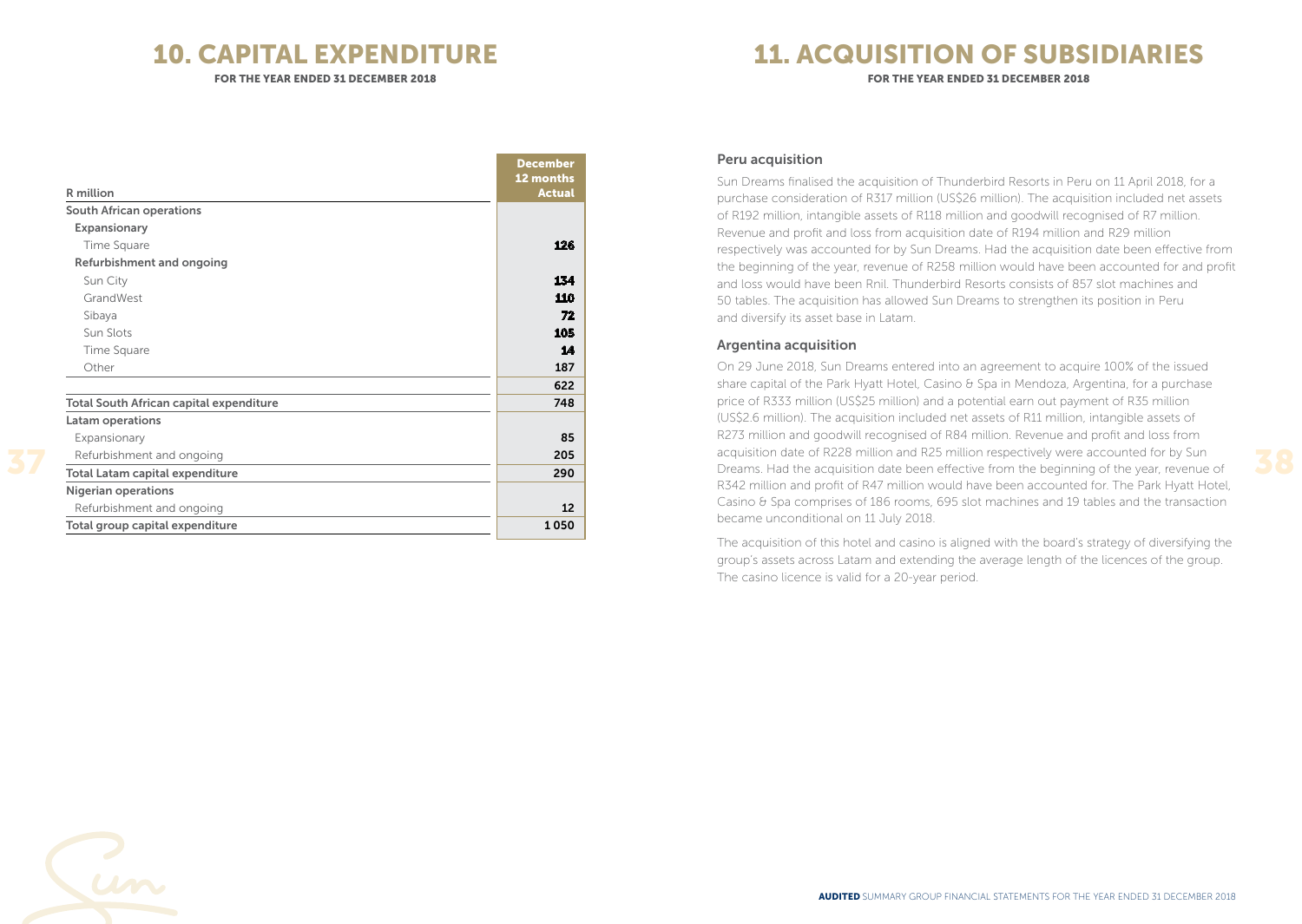### DIVIDENDS

Given the need to reduce the high debt levels, the board has decided not to declare and pay a dividend for the year ended 31 December 2018.

### UPDATE ON STRATEGIC INITIATIVES

### Tourist Company of Nigeria (TCN)

The board of the TCN – Federal Palace – has been reconstituted with the Securities Exchange Commission (SEC) of Nigeria appointing two directors thereto. Deloitte was mandated by the SEC to conduct an investigation pertaining to the shareholder dispute, submitted a summarised version of its findings to the SEC after affording TCN an opportunity to comment thereon, in December 2018. We await feedback from Deloitte and the SEC in this regard. We continue to review all opportunities to exit our investment in Nigeria.

### Chile municipal licence bidding process

Shareholders are referred to the announcement released on SENS on 12 June 2018, regarding the outcome of the Chilean Municipal Licence Bidding process. As previously reported, Sun Dreams submitted bids for the two municipal licences that it currently holds, namely Iquique and Puerto Varas and for an additional three licences. On Friday, 8 June 2018, the SCJ adjudicated the bidding process in respect of the five Chilean municipal licences.

The bid for the Iquique municipal licence was awarded to Sun Dreams for a further period of 15 years. Although Sun Dreams' bids met the minimum bid requirements, the remaining four licences were not awarded to Sun Dreams. The economic offers submitted by the successful bidder would not have delivered acceptable rates of return as required by the boards of Sun Dreams and Sun International for similar projects of this nature.

Sun Dreams has launched a court challenge with regards to the award of the Puerto Varas and Pucon licences to Enjoy. It is the view of Sun Dreams and its legal team that the bids that were awarded did not comply with all of the prescribed legal and technical requirements.

#### SUNWEST EXCLUSIVITY

The Western Cape Government gazetted draft legislation on 28 February 2018 to establish three zones for casinos in the Cape Metropole and to allow for the relocation of casino licences. The legislation includes changes to the gaming tax tables and conditions for relocation, which will entail additional taxes and fees; obligations to mitigate any negative impacts that relocating a casino may have on the area from where the casino relocates; and provides for economic opportunities for designated groups that reside in the area to which the casino will relocate.

We have submitted comments on the draft legislation and simultaneously engaged with a number of stakeholders, which included the media, local municipalities in Worcester, Caledon and Mykonos, and other interested stakeholder groupings.

### SMOKING LEGISLATION

The Department of Health published the Draft Control of Tobacco Products and Electronic Delivery Systems Bill 2018 (the Draft Bill) for public comment. The Draft Bill, inter alia, proposes prohibiting any person from smoking in an enclosed public place or an enclosed workplace. The operation of casinos falls within the scope of this provision. The effect of the Draft Bill is that casinos may no longer be permitted to designate separate, indoor smoking areas/rooms. We have engaged with the gaming regulators on the matter and the Casino Association of South Africa (CASA) and have made submissions on the Draft Bill.

#### GAMING TAXES

#### Proposed amendment to the Gauteng casino tax regulations

On 14 January 2019, the MEC responsible for Economic Development, Environment, Agriculture and Rural Development for the Gauteng Province amended Regulation 85 of the Gauteng Gambling Regulations, 1997. The amendment purported to introduce a new tax regime for casinos in Gauteng. Prior to the amendment, Regulation 85 provided that casino licensees were liable to pay a gaming tax amounting to 9% of each licensee's gross weekly gambling income. In terms of the amendment, gaming taxes were to be determined with reference to a sliding scale of gross gaming revenue. The taxes were due to be implemented with effect from 1 April 2019.

CASA, on behalf of its members, vigorously opposed the implementation of the amendment resulting in the MEC's office agreeing to withdraw the implementation of the amendment and recommence the process, including conducting an updated assessment to determine the effect such a proposed tax would have on the Gauteng casino industry.

#### South African national gaming tax

It was announced in the 2019 budget speech presented by the Minister of Finance that draft legislation introducing a gambling tax in the form of a 1% on gaming income levy would be published for public comment. This tax had been previously proposed and we will comment on the draft legislation when published.

#### Peru gaming taxes

According to a decree published in September 2018, from 1 January 2019, casinos will have to pay a monthly consumption tax levied against each machine and gaming table they offer on their premises. The specific amounts will vary according to the level of gaming income reported by each machine or table. This represents an estimated additional tax of 4.8% to the current 12% tax on gross gaming income. The gaming industry has declared this decree unconstitutional and illegal, and has launched a legal challenge.

### ADDITIONAL CASINO LICENCE

In 2015, the Minister of Trade and Industry published a notice increasing the number of casino licences in South Africa from 40 to 41. The Casino Association of South Africa (CASA) opposed the Minister's actions on the grounds that the Minister failed to comply with the prescripts of the National Gambling Act, 2004. CASA failed in its attempts to overturn the Minister's decision in the North Gauteng High Court. A further appeal to the Supreme Court of Appeal was also unsuccessful. CASA is awaiting counsel's opinion on its prospects of success should the matter be taken on appeal to the Constitutional Court.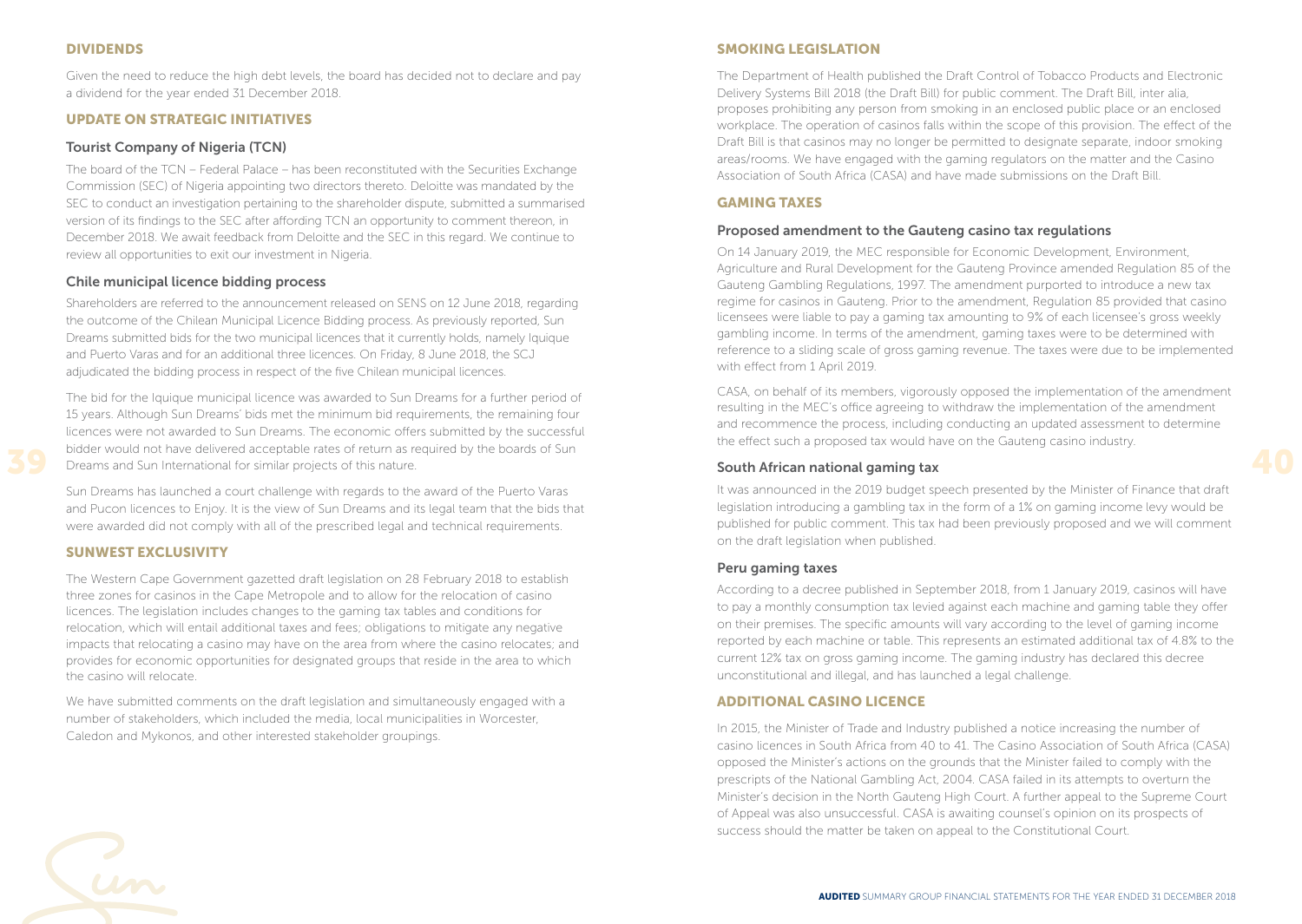### CHANGES TO THE BOARD OF DIRECTORS, APPOINTMENTS TO COMMITTEES AND CHANGES TO IMPORTANT FUNCTIONS OF DIRECTORS

On 5 September 2018, Messrs JA Mabuza and VP Khanyile were appointed as non-executive directors of Sun International, with Mr JA Mabuza being appointed as the deputy chairman of the board, while Ms ZP Zatu was appointed as an additional non-executive director to the Sun International board on 23 November 2018.

Mr DR Mokhobo, who was previously an executive director of Sun International, resigned from the board on 5 September 2018, while retaining his executive responsibilities. The board expresses its thanks to Mr Mokhobo for his valuable contributions made while serving as a director.

In terms of an announcement released on SENS on 6 February 2019, Mr MV Moosa, the present chairman of the board, advised that he would be retiring as a director of Sun International on 14 May 2019 and would be succeeded as chairman by Mr JA Mabuza.

Effective 31 August 2018, Mr S Sithole was appointed as a member of Sun International's investment and remuneration committees. On 22 November 2018, Mr JA Mabuza was appointed as an additional member to Sun International's remuneration, nomination and investment committees, while Mr VP Khanyile was appointed as an additional member to the social and ethics committee. Ms ZP Zatu was appointed as an additional member to Sun International's audit committee on 23 November 2018.

At a board meeting held on 15 March 2019, Mr JA Mabuza was appointed as the chairman of the Sun International nomination committee with effect from 14 May 2019 and following the retirement of Mr MV Moosa.

### ANNUAL GENERAL MEETING

Sun International's 35<sup>th</sup> annual general meeting will be held at The Maslow Hotel, corner of Grayston Drive and Rivonia Road, Sandton, Johannesburg on Tuesday, 14 May 2019 at 09h00 (South African time). Further details of the company's annual general meeting will be contained in Sun International's annual statutory report to be posted to shareholders on or about Friday, 29 March 2019.

### **OUTLOOK**

We are confident that the positive steps taken by the government to deal with corruption and state-owned entities will have a positive impact on the South African economy. However; we do not anticipate a tangible improvement in the short term. Consequently, we expect continued pressure on disposable income and hence trading to remain subdued. Time Square is expected to gain further market share and grow revenue and adjusted EBITDA. We will continue to focus on improving our operations and guest experience and will take the necessary action on loss-making entities.

Trading in Latam and in particular in Chile, is expected to remain positive with Chile's GDP forecast to grow at a rate of 4% during 2019. We expect our new operations in Peru and Argentina to contribute positively in the first half of 2019. However, interest costs in Latam will increase following these acquisitions and the acquisition of the minority interest in Sun Dreams. We will continue exploring further growth opportunities in Latam, including in the online space, where a number of countries are going through the process of regulating this industry.

The proceeds from the rights offer will continue to reduce interest costs in South Africa in the first half of 2019, although the number of shares in issue has increased.

### INDEPENDENT AUDITOR'S REPORT ON THE SUMMARY CONSOLIDATED FINANCIAL STATEMENTS

### To the Shareholders of Sun International Limited

### Opinion

The summary consolidated financial statements of Sun International Limited, contained in the accompanying Sun International Limited audited summary group financial statements, which comprise the summary group statement of comprehensive income, the summary group statement of financial position as at 31 December 2018, cash flows and changes in equity for the year then ended, and related notes, are derived from the audited consolidated financial statements of Sun International Limited for the year ended 31 December 2018.

In our opinion, the accompanying summary consolidated financial statements are consistent, in all material respects, with the audited consolidated financial statements, in accordance with the requirements of the JSE Limited Listings Requirements for preliminary reports, as set out in Note 2 to the summary consolidated financial statements, and the requirements of the Companies Act of South Africa as applicable to summary financial statements.

### Summary consolidated financial statements

The summary consolidated financial statements do not contain all the disclosures required by International Financial Reporting Standards and the requirements of the Companies Act of South Africa as applicable to annual financial statements. Reading the summary consolidated financial statements and the auditor's report thereon, therefore, is not a substitute for reading the audited consolidated financial statements and the auditor's report thereon.

### The audited consolidated financial statements and our report thereon

We expressed an unmodified audit opinion on the audited consolidated financial statements in our report dated 18 March 2019. That report also includes communication of key audit matters. Key audit matters are those matters that, in our professional judgement, were of most significance in our audit of the consolidated financial statements of the current period.

### Directors' responsibility for the summary consolidated financial statements

The directors are responsible for the preparation of the summary consolidated financial statements in accordance with the requirements of the JSE Limited Listings Requirements for preliminary reports, set out in Note 2 to the summary consolidated financial statements, and the requirements of the Companies Act of South Africa as applicable to summary financial statements.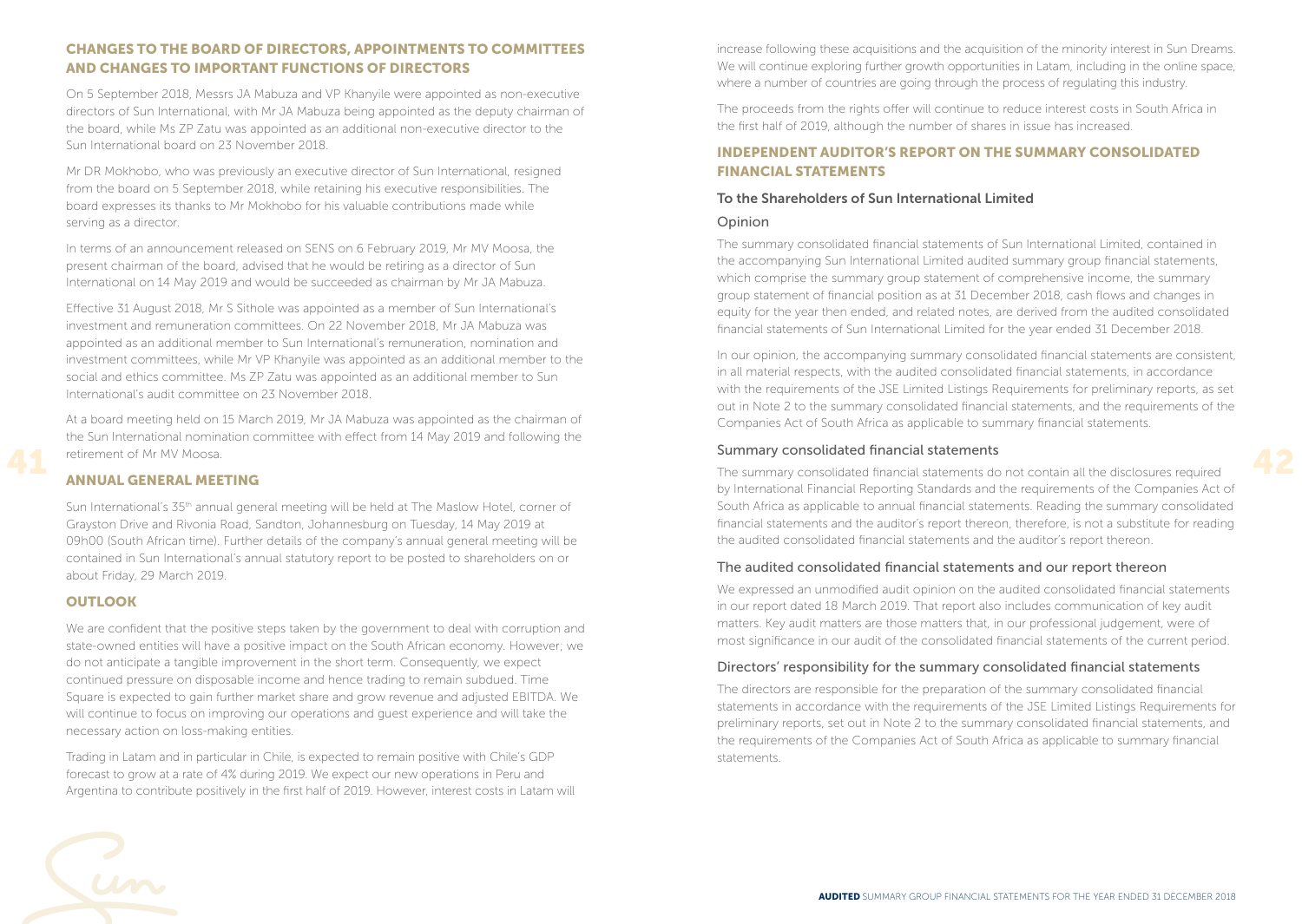### Auditor's responsibility

Our responsibility is to express an opinion on whether the summary consolidated financial statements are consistent, in all material respects, with the audited consolidated financial statements based on our procedures, which were conducted in accordance with International Standard on Auditing (ISA) 810 (Revised): Engagements to Report on Summary Financial Statements.

### Other matters

We have not audited future financial performance and expectations expressed by the directors included in the commentary in the accompanying summary consolidated financial statements and accordingly do not express an opinion thereon.

### PricewaterhouseCoopers Inc.

Director: Johan Potgieter Registered Auditor Johannesburg 18 March 2019

For and on behalf of the board.

MV Moosa **AM Leeming** N Basthdaw

Chairman Chief Executive Chief Financial Officer

### REGISTERED OFFICE

6 Sandown Valley Crescent, Sandown, Sandton 2196

### SPONSOR

Investec Bank Limited

### TRANSFER SECRETARIES

Computershare Investor Services (Pty) Ltd, 1st Floor, Rosebank Towers, 15 Biermann Avenue, Rosebank, 2196

### The report was prepared under the supervision of the chief financial officer, N Basthdaw; BCompt (Hons), CTA, CA(SA), MCom, HDip Company Law.

### DIRECTORS

MV Moosa (chairman), JA Mabuza (deputy chairman), PL Campher (lead independent director), AM Leeming (chief executive)\* , PD Bacon (British), N Basthdaw (chief financial officer)\* , EAMMG Cibie (Chilean), GW Dempster, Dr NN Gwagwa, CM Henry, VP Khanyile, BLM Makgabo-Fiskerstrand, S Sithole, ZP Zatu

*\* Executive*

### GROUP COMPANY SECRETARY

AG Johnston

15 March 2019